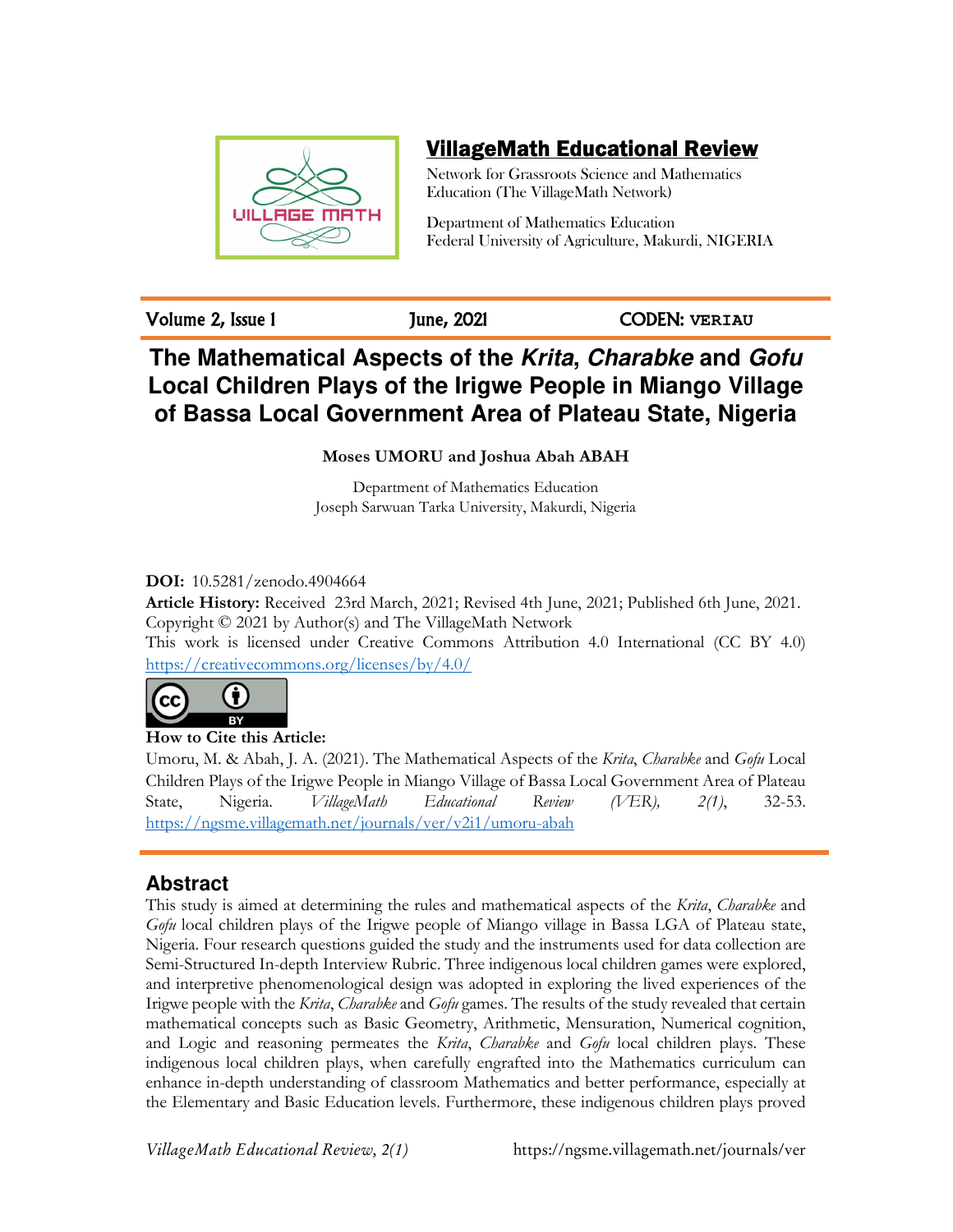to promote socio-cultural unity and foster peaceful coexistence between the Irigwe people and neighboring villages.

**Keywords:** Ethnomathematics, Irigwe People, *Krita*, *Charabke*, *Gofu*, Basic Education

### **Introduction**

The concept, art and application of Mathematics have been in existence for donkey years. It is very relevant in all fields of human endeavor such as trading, farming, cooking, tailoring, medicine, and engineering and is found among all the cultures of the people all over the world. Adie (2013) defines Mathematics as a modern science with an unconscious originality, practicality and applicability in the daily activities of humanity. However, these requirements can be satisfied only on the extent to which the subject is made to relate to the culture of the people, it is a basic tool in the economic development of science, technology, commerce and industry and hence in the overall development of a nation. Its role in the development of a nation cannot be overemphasized.

Interestingly, every society no matter the level of its advancement develops a certain kind of Mathematics that helps its people to solve daily societal problems. Even where formal education does not exist, some basic knowledge of Mathematics has been used to tackle people's problems that are diverse in nature (Abiem, 2006).

Out of school, adults need a broad range of basic Mathematical understanding to make decisions in their jobs, household, and communities. Measures of establishing and sustaining a strong foundation are direly needed. This is so because we need to provide our young students with the right kind of interesting intervention and experience in their early years, otherwise this might deprive them of every vital cognitive growth opportunities.

Mathematics is the queen of the sciences and no nation could hope to achieve any measure of scientific and technological advancement without proper foundation in school Mathematics (Obodo, 2004). It is transmitted orally from generation to generation. It may be therefore, correct to conclude that Mathematics and indeed Mathematics education does exist in the cultural heritage of the child in all cultures of the world. And also, that there exist abundant similarities in Mathematical activities between the various cultural groups in Nigeria and elsewhere. This is because Mathematical ideas are universal and are embedded in the culture of the people.

Over the years, the persistent students' low level of academic performance in Mathematics at various public examinations in Nigeria continues to attract the attention of major stakeholders in education and well-meaning Nigerians. Available data from the WAEC Chief Examiner's Report (2004-2014) indicated that academic performance of students in Mathematics in Nigerian educational system is still in a sorry state of affairs with respect to students' grading in Mathematics. The role of Mathematics in our daily living and national development cannot be overemphasized. However, many secondary school students hardly meet the Mathematics knowledge and skills for useful living and national development (Azuka, 2002). Since Mathematics could be regarded as the fulcrum upon which any nation could rely on for its educational and national advancement, it therefore becomes imperative to steer up all programs, techniques, skills, means and methods necessary for promoting the teaching and learning of Mathematics. Despite government efforts to improve the state of affairs, not much fruitful results have been obtained.

According to Education for all Global Monitoring, out of 650 million primary school aged children, nearly 250 million lack basic Mathematical knowledge in Sub-Sahara Africa (UNESCO, 2015). It is possible therefore, that these children's poor basic Mathematical knowledge may have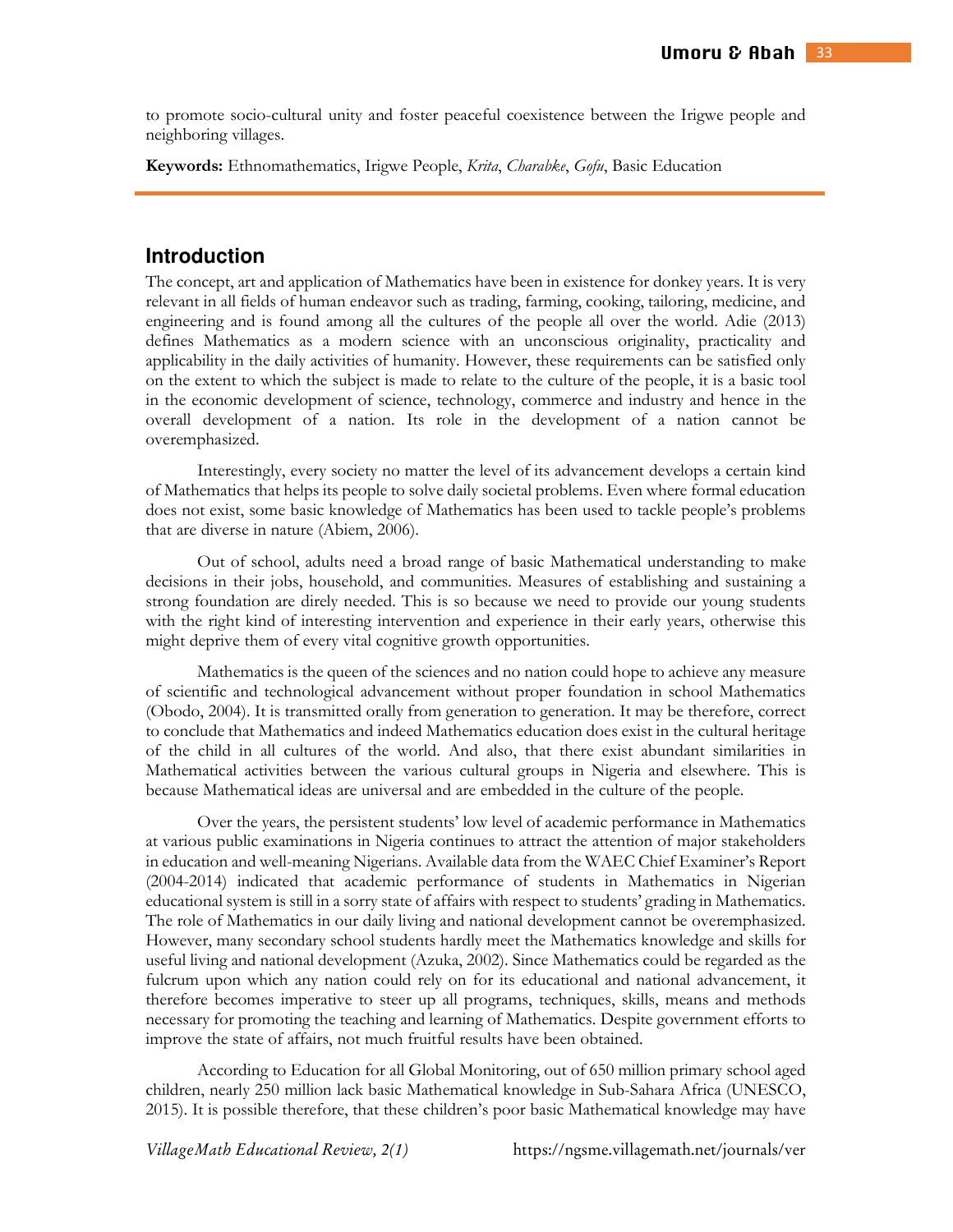34

tremendous impact on the other subjects and many aspects of pupils' academic development (Colliver, 2017). They (children) neither understand the basic computations, logic, fundamental principles nor the underlying processes that give rise to Mathematical facts and knowledge acquired from home that may be relevant to topics taught in the school (Omenka, 2010). This poor performance could also be attributed to the abstract method used in introducing Mathematics topics in schools. Often teachers use methods that do not make Mathematics real in life. Some students reason that Mathematics is highly structured and is so abstract and required special intellectual attitude (Dauda, Jambo & Umar, 2016). These and many more other factors has been enumerated as being responsible for poor academic performance in Mathematics particularly the claim that the Mathematics curriculum is not culturally based, it does not mean much to the students because it seems to be unreal (Omenka, 2010).

Resourceful and good Mathematics teachers must be very much interested and concerned not only with what students learn but also how and why they learn them. Teachers need to identify activities which their students like or dislike (Kurumeh & Onah, 2013). Enu, Agyman & Nkum (2015) listed the causes of poor academic performance to include inadequate teaching and learning materials, method of instruction, teachers and students' self-motivation.

For Mathematics to look real in life, Ethnomathematics as a teaching method or an instructional approach could motivate the students and enhance good academic performance in Mathematics. Ethnomathematics seeks to bridge the gap between local knowledge and school knowledge. It adopts a multicultural approach in education to open schools to the cultural diversity that characterizes our current society (Pais & Mesquita, 2013). A significant part of Ethnomathematics research has educational aims, seeking to bring to the schools or other formal educational environments the knowledge and the mathematical practices and plays or concepts of various cultural groups of people (Borba, 1990; Gerdes, 1995; Barton, 1996; Powell & Frankenstein, 1997; Knijnik, 2004). The realization that every culture generates its own ways of explaining, understanding and coping with reality gave rise to Ethnomathematics as a view in Mathematics education (Abah, 2019). These culture-based mathematical knowledge bounds around the Irigwe people of Miango village in Bassa Local Government Area of Plateau state in Nigeria.

The Irigwe peoples' culture and heritage envelop interesting local children plays which could provide rich ethnomathematical backgrounds for Mathematics class. The Irigwe people are ancient hospitable and friendly Rigwe-speaking people living in Miango village, Bassa L.G.A of Plateau state, Nigeria. Their children are conversant with several local children plays, but for the purpose of this study, the focus will be to discover the rules and mathematical aspects of the following Irigwe children plays namely *Gofu* (local golf), *Charabke* (stone play) and *Krita* (local thread).

The *Gofu* play is a typical game of the *Irigwe* children. Basic and necessary tools or kits needed to play this local game are *Gofu* ball, curved stick, a rectangular field, and the players. The making of *Gofu* requires three items namely bathroom slippers, empty peak milk tin, and *Krita.* The empty peak milk tin is heated to a certain degree capable of penetrating through the slippers, producing about two or three circular pieces of slips. The number of round-shape slips to be produced is dependent on the size of the slippers. These round-shaped objects are placed one on another, and sewed using the *Krita* rope. The players could range from two (2) to many, dividing themselves into two teams of equal number of players.

The field of play for *Gofu* is rectangular in shape, similar to that of a lawn tennis court. A straight line is drawn cutting through the center of the field, dividing it into two equal halves. It could be seen from a mathematical point of view that there are some aspect of Mathematics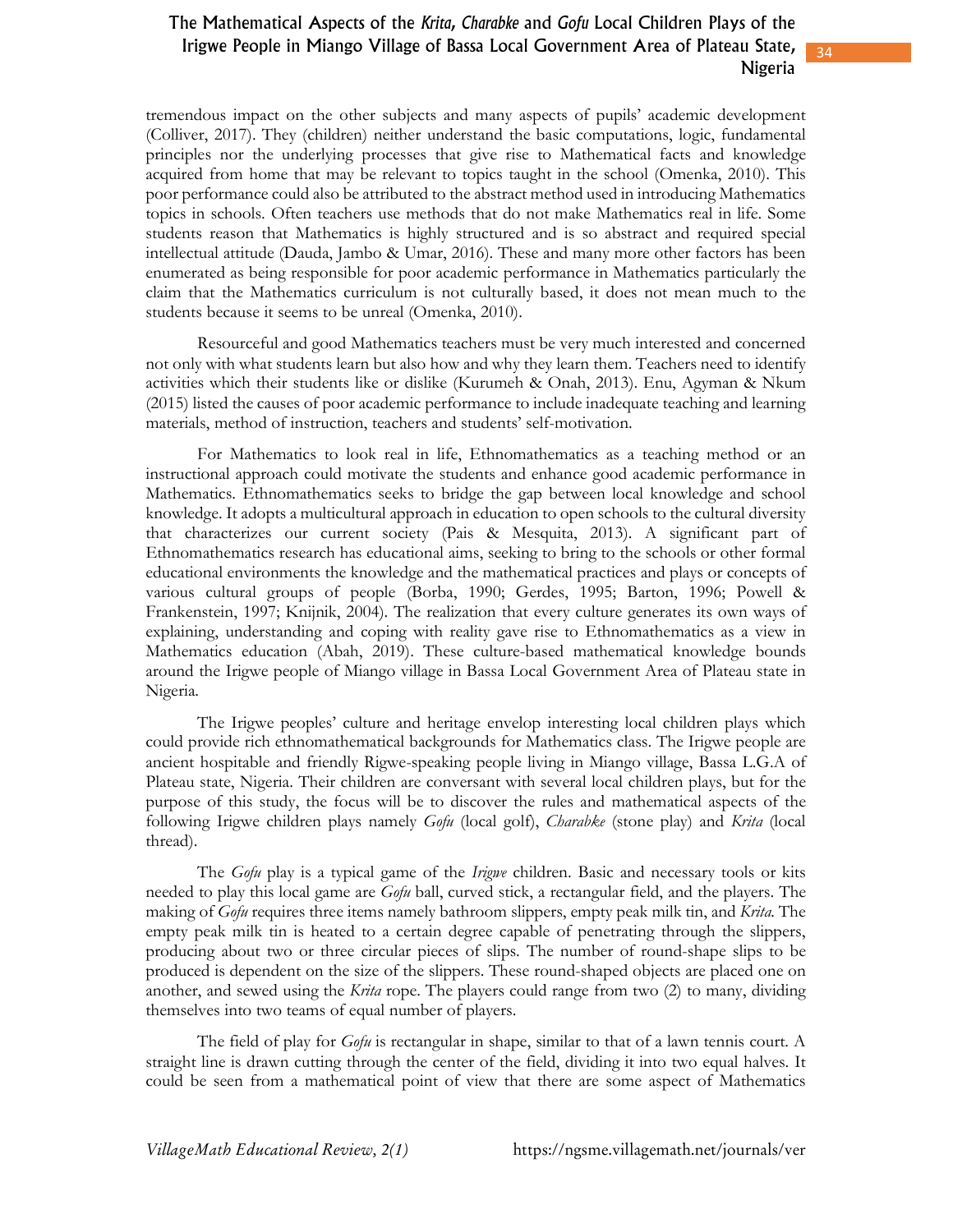embedded in the making of *Gofu*, identifying and shaping the curved playing stick, the rectangular field could indicate a certain aspect of Mathematics that deals with shapes (i. e Geometry).

Similarly, playing *Charabke* requires a lot of logical calculations. This play consist of certain number of stones and players, each player aims towards scoring the highest point in the game. The stones for the *Charabke* local children play are packed together in one hand and spread or thrown on the floor in a scattered manner with the intention of having adequate space between one stone and the other. This space is necessary for easy pickup of the stones during the play. As the stones are scattered on the floor, the first player is at liberty to pick any of the stones, then throws or toss it upwards and quickly pick one stone on the ground, and at the same moment catches the falling stone. The pickups are done in succession, starting from ones, twos, threes and so forth. This process is repeated for stage two where the player is expected to pick two stones at once while ensuring he catches the tossed keystone. Worthy of note is the increase in the number of stones to be picked at each stage of the game. This indeed, could mean addition of stones as the player progresses, hence there is an aspect of Arithmetic in the *Charabke* play. The basic principles of this game are to ensure that the keystone thrown up or tossed must not be allowed to fall on the ground, and the player should ensure that the appropriate number of stone is picked at each stage of the play.

Furthermore, an interesting art of the *Irigwe* people is the *Krita* making. The *Krita* is a locally made thread for fishing and farming purposes, sewing of shoes and bags, amongst others. The making of *Krita* involves planning. This planning is the acquisition of the necessary items for *Krita*  making. The items include ropes of *bohu,* one can make the *Krita.* Bohu, which means Sack Bag in English language, is designed with fitted pull-strings. The Irigwe people use the sack bag for handling and packaging raw materials like grains, tubers, etc. The sack string is separated, dismantled and the strings or ropes are paired in twos' of equal length for *Krita* making. After pairing, they are tied together at one end, and then it is slided on a lap (leg) while holding it firmly upon the lap with the palm (inside of the hand). By sliding the ropes with the palm on the lap in a forward direction, the *Krita* is being formed. The twisting of the ropes during the sliding process makes the ropes to be tightly woven together. This procedure is repeated by the *Krita* maker until a satisfactory result is obtained. From observations, there is the Measurement concepts of Mathematics in the *Krita* making, especially in ensuring equal length of the two ropes of *bohu* that's used for *Krita* making.

In addition, the *Krita, Charabke, and Gofu* children plays of the *Irigwe* people are sometimes regarded as the most renowned and friendly games and art of the people because it accommodates both males and females. Perhaps, there could be some Mathematical lessons hinged on these aforementioned local plays. This present study intends to explore the Mathematical richness of these indigenous plays along with their rules and impact on the Irigwe people.

### **Statement of the Problem**

There has been public outcry against students' poor performance in Mathematics in public examinations despite government expenditures and institutional strategies to improve status quo. This is a pointer to the fact that there may still be ineffective teaching and learning, and lack of interest in Mathematics in Nigerian schools. Teaching and learning of Mathematics is aimed at developing students' interest and achieving maximum result at all level of education. The discovery of mathematics related concepts in daily children's play should enable students add value to cultural heritage, society and the nation. Mathematics teachers who intend to link the routines and calculations in the subject to the reality of everyday life must be ready to borrow a leaf from the immediate culture of their learners.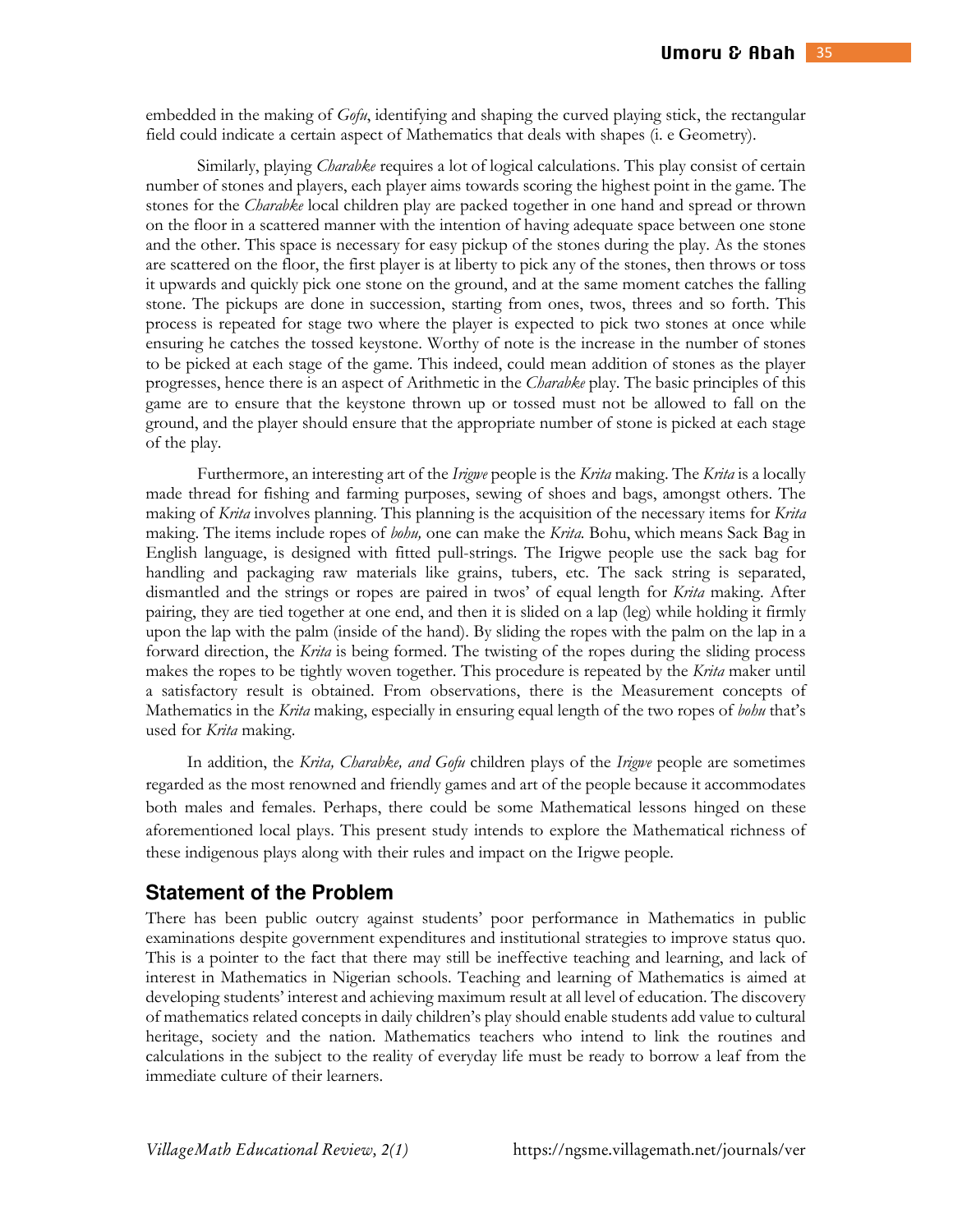36

The rich cultural heritage of the *Irigwe* people of Plateau state, Nigeria, can provide an immense resourceful background for Mathematics. Particularly, at the Basic Education level. Interesting children games and plays can become the springboard for exploring mathematical concepts. Indigenous children plays such as *Gofu, Charabke and Krita* may contain valuable aspects that can enrich the learning experience in the Mathematics classroom. Considering that the cultural values of these artifacts are largely left unharnessed, this study seek to explore their ethnomathematical dimensions.

## **Literature Review**

### **Theory of Embodied Mathematics (Lakoff & Nunez, 2000)**

In the theory of Embodied Mathematics, Lakoff and Nunez (2000) claimed that mathematics arises from an innate authentic ability and unconscious cognitive mechanisms such as image schemas, aspectual schema, conceptual metaphors and blend. This theory claims that all mathematics that we possibly can assess is human mathematics, structured and restricted by our mental capacities. Therefore, mathematics is entirely a mental product and human mathematics cannot be part of some transcendent mathematics. They further maintained that mathematical objects are embodied objects, that is, ideas that are ultimately grounded in human experiences and out together through normal human conceptual mechanisms, such as image schemas, conceptual blends and metaphors.

It is essential therefore, to accept mathematics just as it is (Lakoff & Nunez, 2000). It is believed that thinking of an object, activity or concept could trigger the stimulation of the experience collected with the object, activity or concept (Barsalov, 2008; Glenberg & Gallese, 2012). The emphasis here is levied upon the notion that certain indigenous cultural practices especially children plays have the ability to aid possible easy recall in the child when needed. This could boost the performance of the pupil when integrated into the classroom for mathematics instruction alongside the traditional and conventional teaching process or approach. Thus, excerpts from history, when augmented into the mathematics instruction, from a cognitive foundation of building present and future relationships xin the development of key mathematical concepts (Abah, 2017).

Interestingly, these schemas, blends and images could be richly found in the *Gofu* and *Charabke* local children plays of the Irigwe people. These local indigenous plays could constitute a massive growth in the cognitive domain of the child, which could aid and improve the performance of the student in the mathematics classroom. Specifically, during the process of playing the *Gofu* game, objects like the round shaped *Gofu* ball, curved stick, and rectangular field could develop schemas in the child, which can be of tremendous advantage to the child. These images develops schemas in the child, hence makes easy recall.

#### **Theory of Realistic Mathematics Education (Freudenthal, 1973; Gravemeijer, 1994)**

Realistic Mathematics Education (RME) has its roots in Hans Freudenthal's interpretation of mathematics as a human activity (Freudenthal, 1973; Gravemeijer, 1994). He proposed mathematics should be an actual activity which predominantly consists of mathematizing subject matter taken from reality. The verb mathematizing or the noun thereof mathematization implies activities in which one engages for the purpose of generality, certainty, exactness and brevity. Through the process of progressive mathematisation, learners are given the opportunity to reinvent mathematical insights, knowledge and procedures. In doing so, learners got through stages referred to in Realistic Mathematics Education as horizontal and then vertical mathematisation (*see Figure 1*);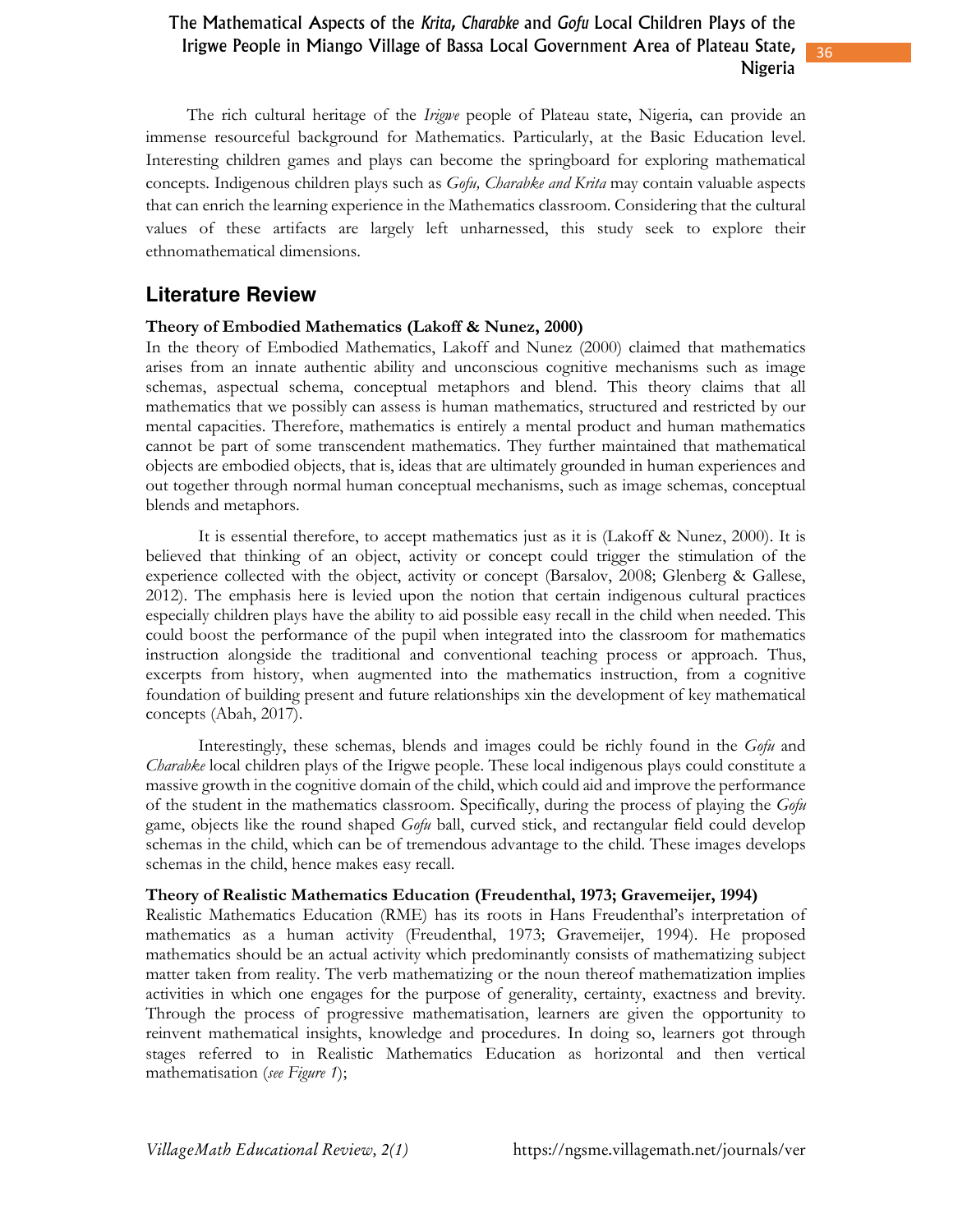

Figure 1. Representation of Horizontal and Vertical Mathematisation.

Horizontal mathematisation is when learners use their informal strategies e.g., local plays and concepts to solve a contextual problem. Vertical mathematisation occurs when the learners' informal strategies lead them to solve the problem using mathematical language (Treffers, 1987). The traditional formal approach to teaching mathematics that has dominated our classroom for a number of years has not afforded learners many opportunities to make use of horizontal mathematisation, where the collaboration of local knowledge and school knowledge could boost the performance of the child. Mathematics lessons are often presented in such a way that the learners are introduced to the mathematical language relevant to a particular section of work and then shown a few examples of using the correct algorithm to solve problems pertaining to the work before being given an exercise to complete (Venter, Barnes, Howie & Jansen Van Vuren, 2004). According to the Realistic Mathematics Education theory, this type of approach places leaners immediately in the more formal vertical mathematisation. The danger in this is that when learners have gone through a process of horizontal mathematisation, a strong possibility exist that if they forget the algorithms they were taught, they do not have an alternative strategy in place to assist them in solving the problem. It maybe imperative to assert that horizontal mathematisation which involves the indigenous local plays and concepts is significant in the instruction of mathematics in the classroom.

Therefore, learners should learn mathematics from real contexts and their own mathematical activity rather than from the traditional view of presenting mathematics. Considerably, the *Krita*, *Charabke* and *Gofu* local children plays of the Irigwe people contain some interesting mathematics related activities capable of imparting the children certain mathematical knowledge and experiences. Such mathematical activities embedded in the *Charabke* and *Gofu* local children plays include counting, identifying the appropriate size of stone suitable for the play, positioning of the stones on the floor for easy pickups, the incremental stages in the game.

#### **The APOS Theory (Dubinsky & MacDonald, 2001)**

The role played by indigenous children plays in mathematics institution delivery can best be described in the APOS theory. APOS theory proposes that an individual has to have appropriate mental structures to make sense of a given mathematical concept. The mental structures refer to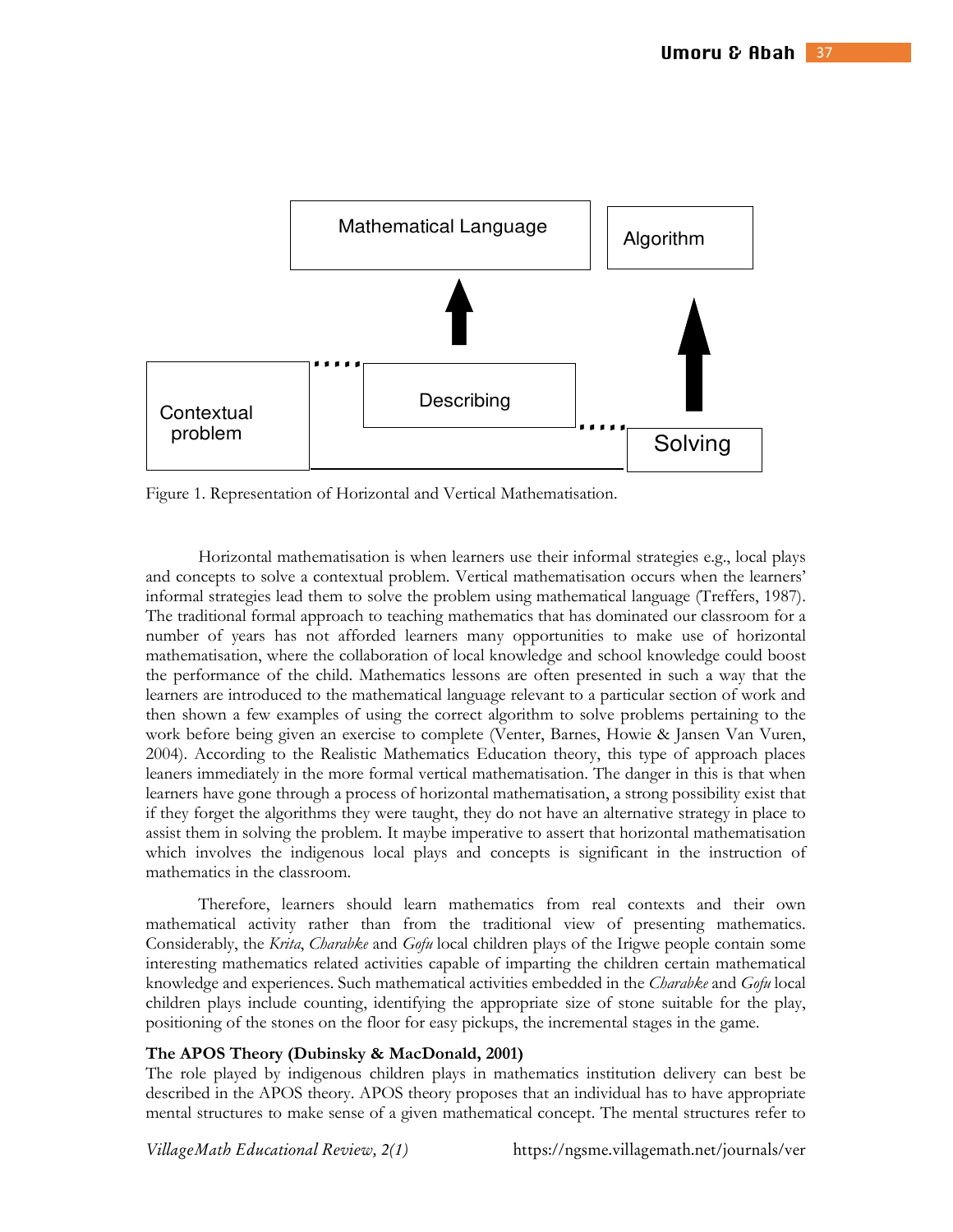38

the likely actions, processes, objects and schema require to learn the concept (Maharaj, 2010). The APOS theory (Dubinsky & McDonald 2001) begins with actions and moves through processes to encapsulated objects.

APOS theory assumed that mathematical knowledge which is possessed by someone is the result of interaction outcome with other people and the result of his/her mental constructions in comprehending mathematical ideas. The collection of action, processes, object and schema which is connected integrally and structurally in the individuals' thinking is called the schema (Syaiful, Kamid & Maissal, 2014). According to Dubinsky and McDonald (2001), the theory makes testable predictions that if a particular collection of actions, events, processes, objects and schemas are constructed in a certain manner by a student, then this individual will likely be successful using certain mathematical concepts and in certain problem situations.

A handful of indigenous local plays and activities amongst the Irigwe people contain situations that can set up problems which could trigger reasoning in the child in and out of the classroom. For instance, the *Krita* making requires two ropes of bohu (sack ropes) which should be of equal length. The various desirable lengths of the *Krita* could be incorporated into several topics covered in the Mathematics curriculum such as Measurement. Constant and frequent use and encounter or interaction with these plays and tools could gradually build schemas in the memory of the child. Playing these local children games with objects are actions and processes which requires schematic plans. In connecting these features to the mathematics classroom teaching for better understanding, the teacher needs to creatively develop interesting means of involving essential aspects of these local plays into the teaching content. For instance, it will be interesting that the bohu (sack ropes) of equal length is mentioned in the classroom during a mathematics lesson on Measurement. This will help to enhance swift grasping and better understanding in students.

#### **Ethnomathematics**

Ethnomathematics is the study of mathematical techniques used by identifiable cultural groups in understanding, explaining and managing problems and activities arising in their own domain. Ethnomathematics is a program that looks into the generation, transmission, institutionalization, and diffusion of knowledge with emphasis on the sociocultural environment. By drawing on the cultural experiences and practices of individuals and of communities, ethnomathematics allows for an easier flow of scientific ideas with children, reducing the effects of cultural blocks (D'Ambrosio, 1977).

Many if not all mathematics classrooms are micro sites of multiculturalism. Hence the notions of ethnomathematics are in play whether it is acknowledged or not. However, the fact that there are often multiple cultures and languages represented mean that the learning and teaching process could be promoted culturally. Cultural, linguistic, political, and social issues often seen as distant to and have little impact on the teaching and learning of mathematics. If mathematics education is to become an equitable practice, these issues need to be seriously addressed in most of our classrooms. That is, there is a continuing need for research that takes seriously an understanding of the complexity of the teaching and learning of mathematics in multicultural situations, and the possible benefits this may have for a more equitable society. Cultures can be understood as knowledge, beliefs and conceptions, in this case about particular mathematical situations. However, they can also be understood as a pattern of meanings, historically constructed and socially transited, that are embodied in symbols and languages, through which human beings communicate, perpetuate and develop their knowledge and their understanding of life. The idea seeks to use research regarding mathematical thinking developed outside school to improve the understanding of mathematics and mathematics teaching and learning in school. This seems to be the most common approach to ethnomathematics within mathematics education research (Adam,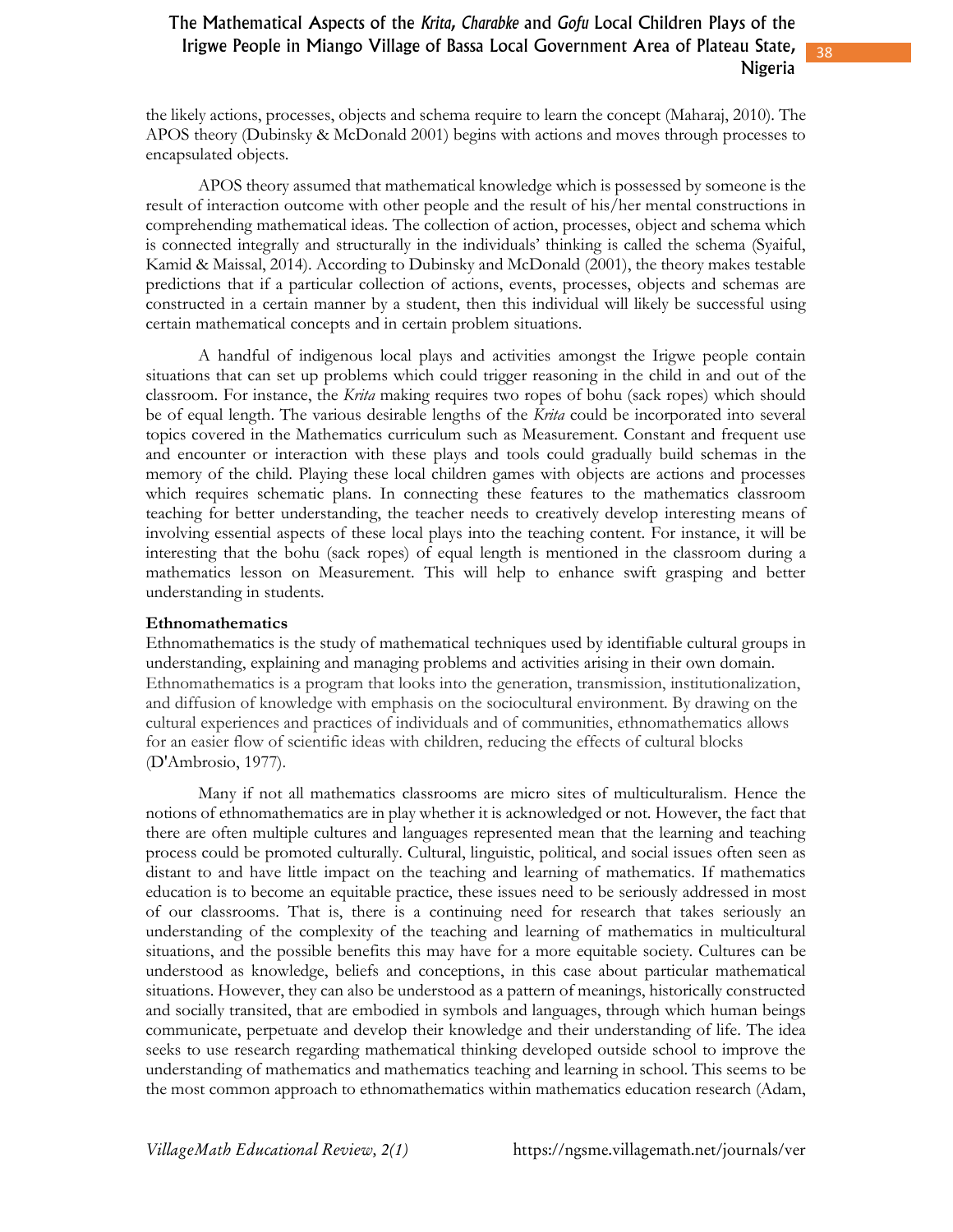Alangui & Barton, 2003): the use of students' ethnomathematical knowledge to construct a bridge for the learning of school mathematics.

#### **The Irigwe People of Nigeria**

"Miango" is an English derivation of Nyango, the name of the first Irigwe person to reputedly build the first permanent residence in present-day Miango, Plateau State, Nigeria. The Irigwes live mostly in Kwall, Miango, and nearby villages and harmlet sixteen to eighteen miles west of Jos. Some ancestors of Rigwe, who came from further north, had migrated to the Jos-Plateau by the 17<sup>th</sup> century, first settling in and around Kwall. In the early 19<sup>th</sup> century, Usman Dan Fodio and his followers established the Sokoto caliphate. Some protorigwe moved to Kwall in the early 1800s and later, about 1830, some came to Miango to escape Uthman Dan Fodio's successors who were seeking to expand the caliphate. By the onset of the European colonial era, most of the people living in Miango were Irigwe (Koggie, Iveh & Geysbeek, 2015). In the early 20<sup>th</sup> century, the Irigwe, though mainly farmers were also astute traders, hunters, and cavalrymen. They along with their neighbors were conquered by the British led West African Frontier Force in the period from 1905 to 1909.

The Irigwe people are natives of Miango village, Bassa Local Government Area of Plateau start, Nigeria. They are very hospitable and friendly, naturally farmers and hunters. They occasionally celebrate festivals for their farm produce, which according to their traditions indicates a hunting season. As they became efficient in hunting and farming, they gathered from the farm and overnight hunting. During the Zrechi festival in Easter season, Irigwe hunters embark on a three (3) day's journey of hunting, and return on the third day with lots of bush meats. There are a lot of tourist attractions in the Miango village like water falls, high hills, the Miango Rest Homes (MRH), amongst others. Irigwe people speak Rigwe language which belongs to larger Benue or Niger-Congo family. Though the region is sometimes plagued by religious crisis, the Irigwe people are peaceful, hospitable and highly industrious. Many of them are farmers and are responsible for supplying enormous amounts of eggs, fresh red hot pepper (miango pepper), maize tomatoes (tomato Jos), big sized Irish and sweet potatoes, carrots, water melon, cabbages, cucumber, wheat and bean to the rest of Nigeria (Koggie, Iveh & Geysbeek, 2015).

Children of yesteryears had increased free time to play with their peers compared to children of nowadays. The time that children spend in various activities can measure productive engagement and can also be indicative of their potential contributions to the society as a whole. Most children prefer to spend their leisure time playing with their peers. Generally, children enjoy playing especially leisure activities. The Irigwe children, in most cases play in groups and pairs. They engage in diverse interesting children plays during their leisure time. However, there is wide variation around the world in the amount of leisure time and activities available to children.

#### **The** *rita*

The *Krita* is a locally hand-made thread used for fishing, hunting, decoration, making of mat and hats, sewing of shoes and bags. The indigenous craft is made from the ropes of bohu (sack bag). A complete made *Krita* is of huge economic benefit to the Irigwe people of Miango village in Plateau state, Nigeria (please see Figure 4). An interesting part of the *Krita* making is the angular manner of placing or positioning the ropes on the lap or leg, forming a v-like shape. When the tied end of the two jointed ropes is placed on the lap or leg for *Krita* making, the remaining parts of the rope is spread or separated from each other in an angle-like manner. This is done to avoid mistake and aid easy twisting of the ropes by the palm or inside of the hand. This local art takes cognizance of two mathematically related precautions; the length of the ropes must be equal, and that there must be a triangle-like spacing between the two tied ropes. Interestingly, ensuring equal length of these two ropes involves some mathematics. Consequently, the angle-like separation between these two ropes could indicate a triangle shape in the cognitive domain of the child. This concept has the tendency to enable and improve the understanding of some certain aspects of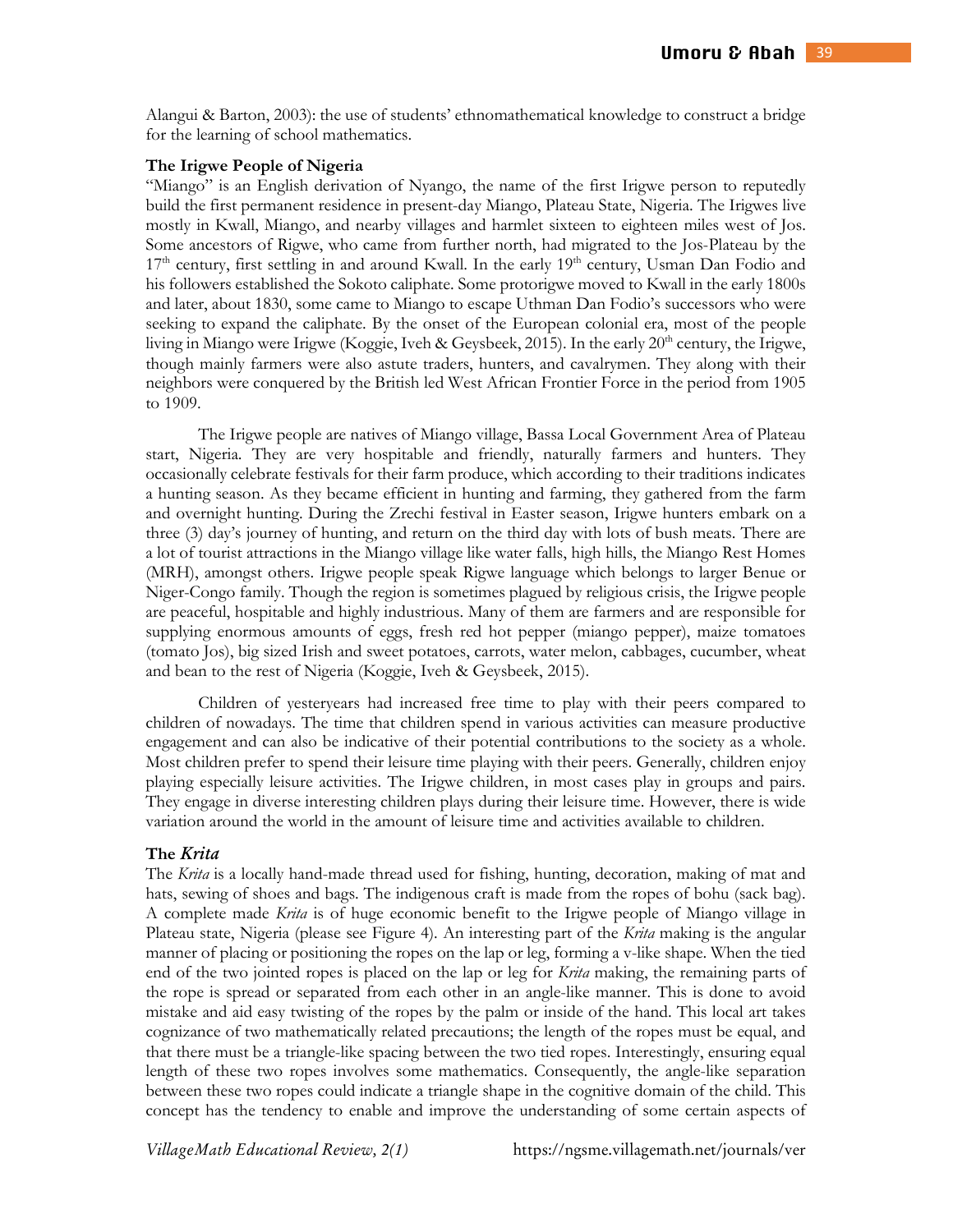40

geometry and mensuration in children when consciously and properly integrated into the mathematics curriculum, especially at the basic education level.



Figure 2: The Krita

### **The** *Charab e* **Local Children Play**

The word "*Charabke*" emanated after the pattern of playing the game. Due to the prompt and quick grabbing of the stone when thrown up or tossed, the Irigwe people named the game *Charabke* meaning the "quickly grabbed". Counting is an integral part of the *Charabke* local Children play. One interesting advantage of this game is the fact that it can be played by both boys and girls. As shown in Figure 2, the *Charabke* children game is played with stones, these stones could be five (5) or seven (7) in number depending on the choice of the players. Players can be two to as many as possible, they take turns in playing the game one after the other. From the beginning to the end of the *Charabke* play, counting is done. The required number of stones for the play is unanimously agreed and counted by all participating players, the picking of stones during the game involves counting and numbering, from stage one, two, three, etc.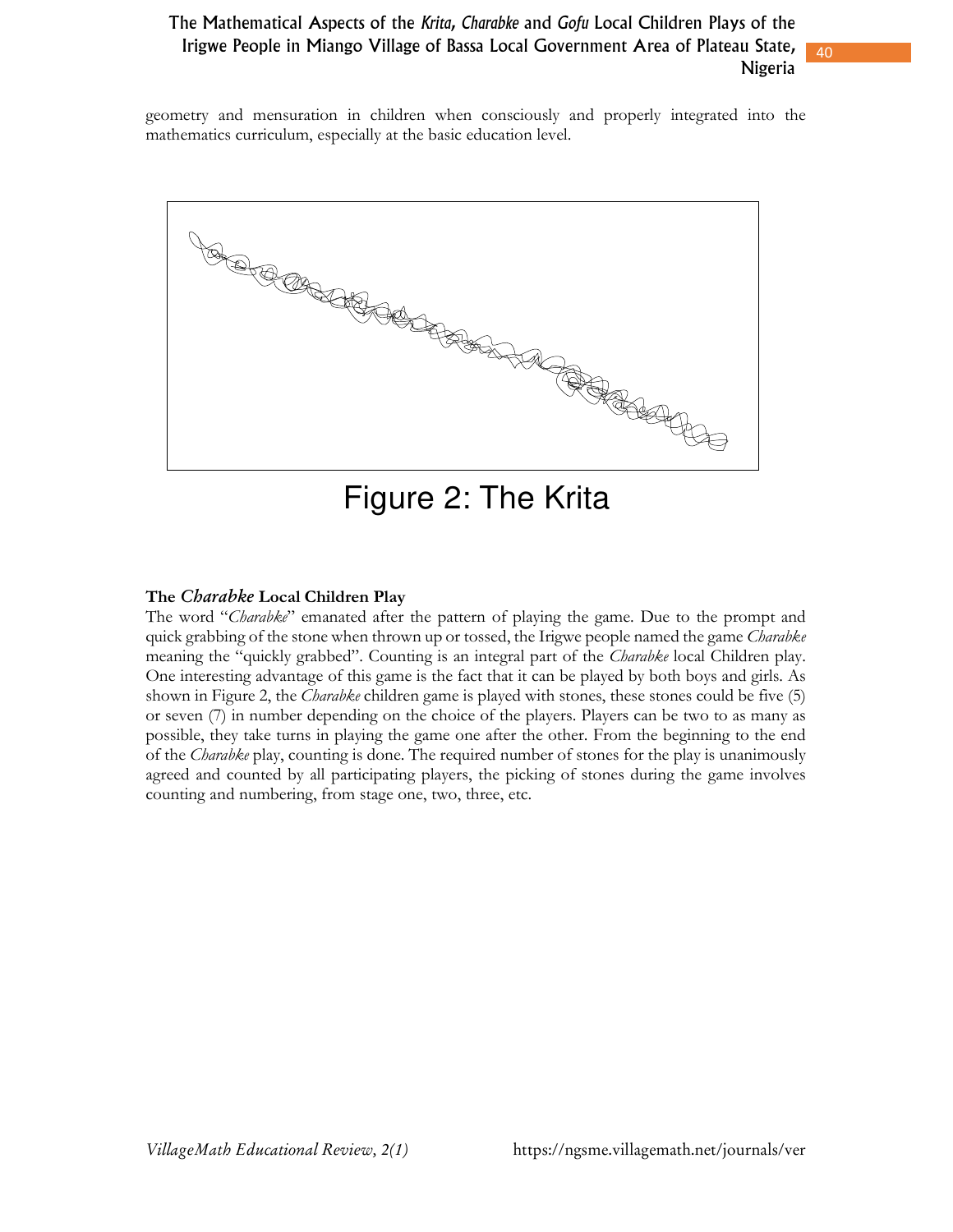

Figure 3: Five stones for Charabke Children play

At each stage, the appropriate number of stones should be picked, if a player picks two stones in stage three, such a player fail, and the next player plays (please see figure 3). Noticeably, the increase in the number of stones to be picked as the player progresses from one stage to another could depict a basic aspect of mathematics termed Arithmetic. Counting, addition of items, objects, numbers are mathematical related phenomenon not only found or restricted to the four walls of the classrooms, but could also be encountered in the homes and play grounds of the Irigwe children. This indigenous local children play may possibly enhance better and effective performance of students in the mathematics classrooms.



Figure 4: Stages of the Charabke Children play

### **The** *Gfu* **Local Children Play**

The *Gofu* local children play is a locally played game where children uses curved stick, a *Gofu* ball, a field. According to the Irigwe people, it is believed that the inspiration behind this particular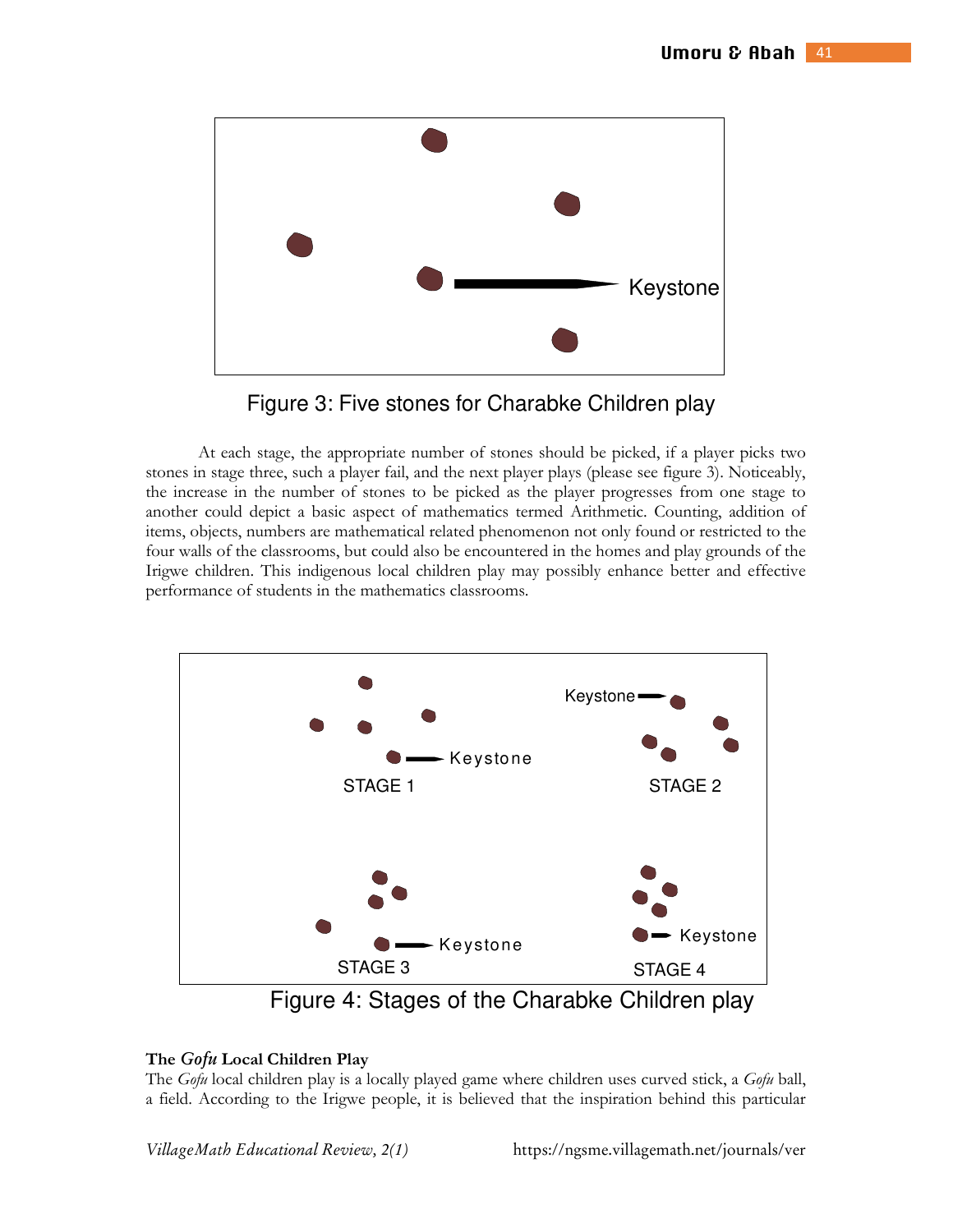42

children play was derived from the way and manner the whites play golf and polo games. The Irigwe people saw it and made theirs locally. The process of playing *Gofu* requires close observations, especially when the *Gofu* ball is running on the ground during the play.

The technicalities involved in the making of *Gofu* have some steps that could be mathematically related. From the making of round-shaped slips with the heated tin-can, to the sewing of the slips using *Krita* and misila (thread and needle), which makes the *Gofu* object. These steps and processes could enrich the child with experiences related to shapes, patterns and logic. In the field of play, worthy of note is the rectangle-like shape of the field. *Gofu* local children game is played on this rectangle-like field. As shown in Figure 5, the field is divided into two equal halves by a straight line that cuts through the center of the field. It may be reasonable to state that these real life situations and items could possess some snippet of geometry, which could be incorporated into the mathematics curriculum for instruction and better understanding.



# Figure 5: A rectangular gofu field

The stick for playing *Gofu* could be gotten from any type of tree, the stick should be about 30cm long, depending on the height of the player nonetheless. When shaping the stick into form, it is paramount to ensure that one end of the stick is curvy so as to enhance or afford hitting the rolling *Gofu* during the play. The shaping of the playing stick involves the use of a cutlass to trim or cut away its branches and leafs, so that it will be smooth to hold. Below is a pictorial view of the *Gofu* stick.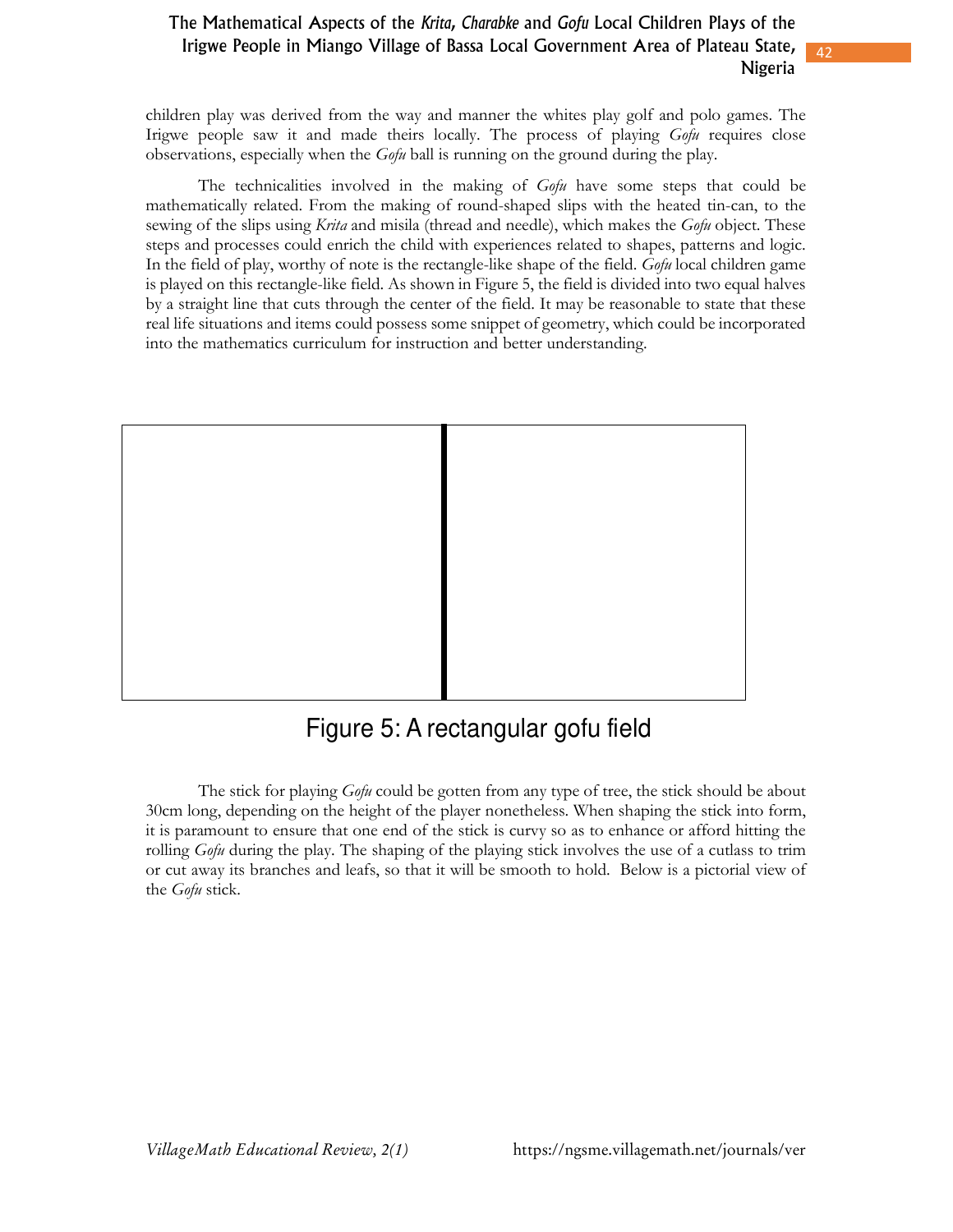

Figure 6: The Gofu Stick

#### **Empirical Studies**

Fouz and Amit (2019) embarked on a study to mainly offer an ethnomathematical analysis of Bedouin embroidery samples taken from traditional dresses made by Bedouin women from Negev area in south of Isreal. In the work "Ethnomathematics and geometrical shapes in Bedouin Women's traditional dress", Fouz and Amit (2019) described how ethnomathematical elements are incorporated in the teaching of mathematics for Bedouin students in the Negev, and how this contributes to their learning of mathematics. This study developed teaching units based on integrated ethnomathematical elements within the Bedouin society into the mathematics curriculum and evaluated its influence on the students. The study comprised five stages; the first stage identified ethnomathematical elements in the life of Bedouins in the Negev through interviews with community elders; the second stage analysed these elements according to formal mathematical categories. In the third stage, the researchers created teaching units incorporating the ethnomathematical elements identified in the initial stages into the standard mathematics curriculum and the fourth stage saw the application of the combined teaching units in two Bedouin high schools. Finally, in the fifth stage, tests were administered and data compiled in order to evaluate and compare the students' performance in solving mathematical problems as well as the influence of the new teaching units of the new teaching units on the self-confidence and attitudes of the students, compared to a control group. The results were then compared. The findings clearly demonstrated an increase in the motivation, self-confidence and enthusiasm of the research group students compared to the control group. The way the research group students perceived their schools, families and the study of mathematics transformed. However, Fouz and Amit (2019) focused on the local lives of Bedouin Israelis. This present work intends to explore the richness of some local plays of the Irigwe people of Plateau State, Nigeria. The focus of the current study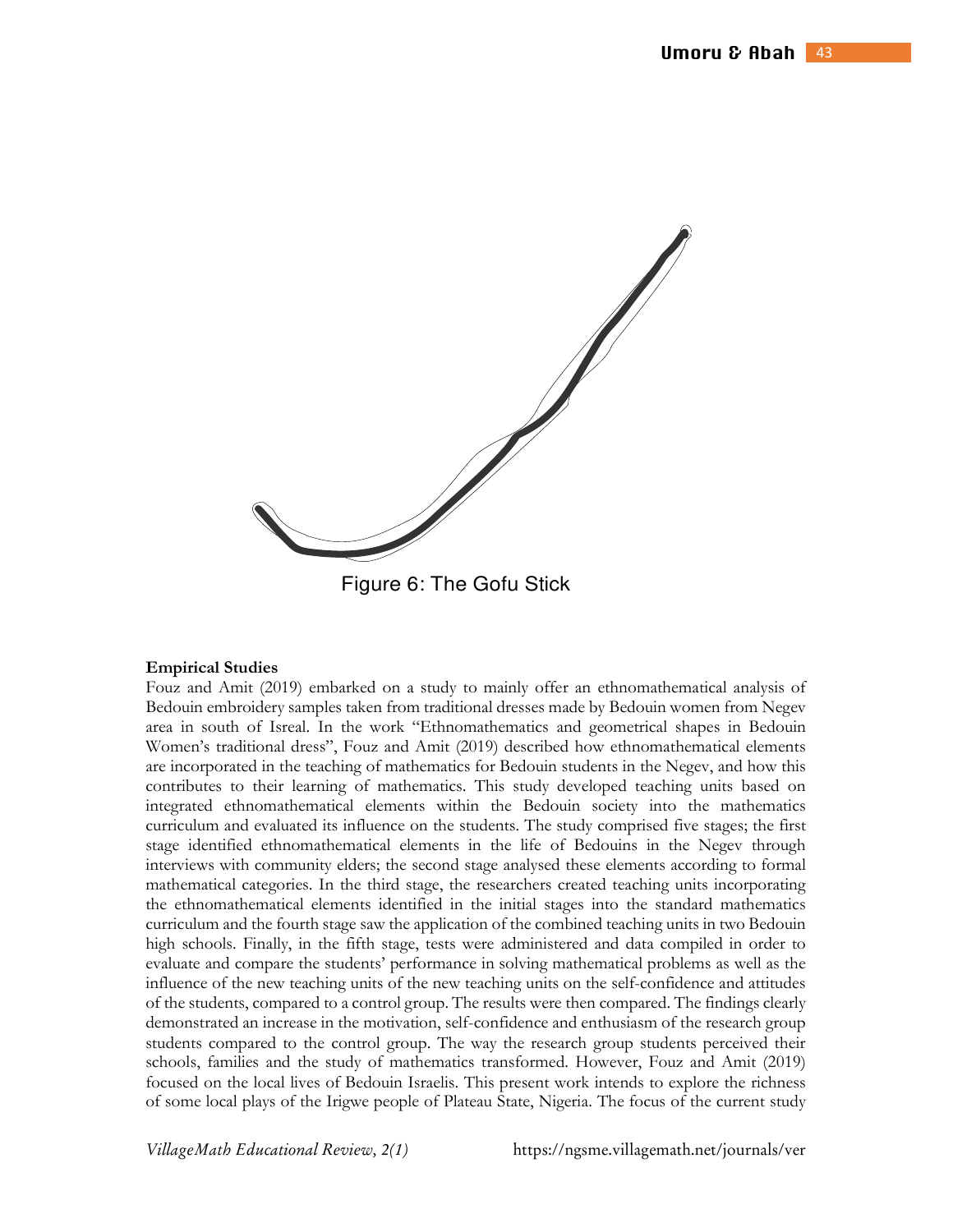44

will be on the rules and mathematical aspects of indigenous children plays such as *Charabke, Krita and Gofu children plays.* 

Similarly, in ethnomathematical studies on indigenous games, Mosimege and Ismael (2000) observed that indigenous games are an integral component of the broader scope of indigenous knowledge. Such games in general are usually viewed from the narrow perspective of play, enjoyment and recreation. Mosimege and Ismeal (2000) believed that even though these views are very important; there is more to games than just the three aesthetic aspects. In their study, analyses of games revealed complexities about games that are not usually considered. South African indigenous games like Malepa, Morabaraba and Tchadji revealed a number of mathematical concepts. They discovered that using these culturally specific games in classrooms showed that learners bring to class various levels of knowledge of the games. The concluding results of this investigation indicated that, for example Tchadji players do count, think and act logically to numerical patterns while paying the Tchadji game. Therefore, it could be concluded that there is mathematical thinking in these indigenous games. Evidently, this assertion is being extended by the present study by identifying the rules and mathematical aspects of the *Charabke*, *Krita* and *Gofu* children play of the Irigwe people of Plateau state, Nigeria.

Matang and Owens (2003) carried out a study to explore the possibility of utilizing and building on the rich cultural knowledge of counting and arithmetic strategies embedded in Papua New Guinea's 800-plustraditional counting systems. This was based on the commonly accepted educational assumption that learning of mathematics is more effective and familiar mathematical practices found in the learners' own socio-cultural environment. Based on the basic number structures and operative patterns of the respective counting systems from selected language groups, they described briefly how the rich diversity amongst these language groups could be used as the basis to teach Basic English Arithmetic Strategies in both elementary and lower primary schools in Papua New Guinea. They selected a diverse number of counting systems in Papua New Guinea, but also because they possess many important features of the majority of these counting systems by linking them meaningfully to the teaching and learning of English Arithmetic Strategies in schools as it provides meaningful and relevant learning experiences for school children at the same time bridging the gap between school mathematics and the existing indigenous knowledg systems in each cultures. Similar considerations are being explored in the current work. Specifically, the present study seek to explore the mathematical aspects of the *Krita*, *Charabke* and *Gofu* children plays of the Irigwe people in Miango village of Plateau state, Nigeria.

Furthermore, Abah (2018) in his study of the mathematics in the cultural practices of the Orokam people of Nigeria: insights into the Educational Relevance of the I'tche game unveiled a captivating contextual and educational relevance of the I'tche game among the Orokam people of Idoma land in Nigeria. The I'tche game of the Orokam people of Nigeria is the ancient mancala game, so common among the people that the term "I'tches" in the Idoma language means "game". Basically, the variant of the mancala game played across Nigeria is a board game comprising of two rows of six holes (2 by 6) containing foir seeds (or stones) each. In the I'tche game, one move pair is the combination of a players' move and his opponents' response. Children ultimately develop the ability to think three or more move pair deep, which means to envision what the game state might be after three more responses. With each improvement in move pair depth, children develop their problem solving skills over time. With experience, children begins to formulate intermediate goals, learn to consider more options and the set of possible responses, and search for the patterns in the configuration of seeds on the I'tche boards to recognize a threat or an opportunity to harvest. The I'tche game is an abstract strategy game involving little amount of chance. It enhances observational skills, critical thinking, planning ahead, spatial perception and number sense. Although, it is normally played by two persons, the elementary mathematics teacher can redesign the pattern of play to accommodate any other convenient group size. In the process,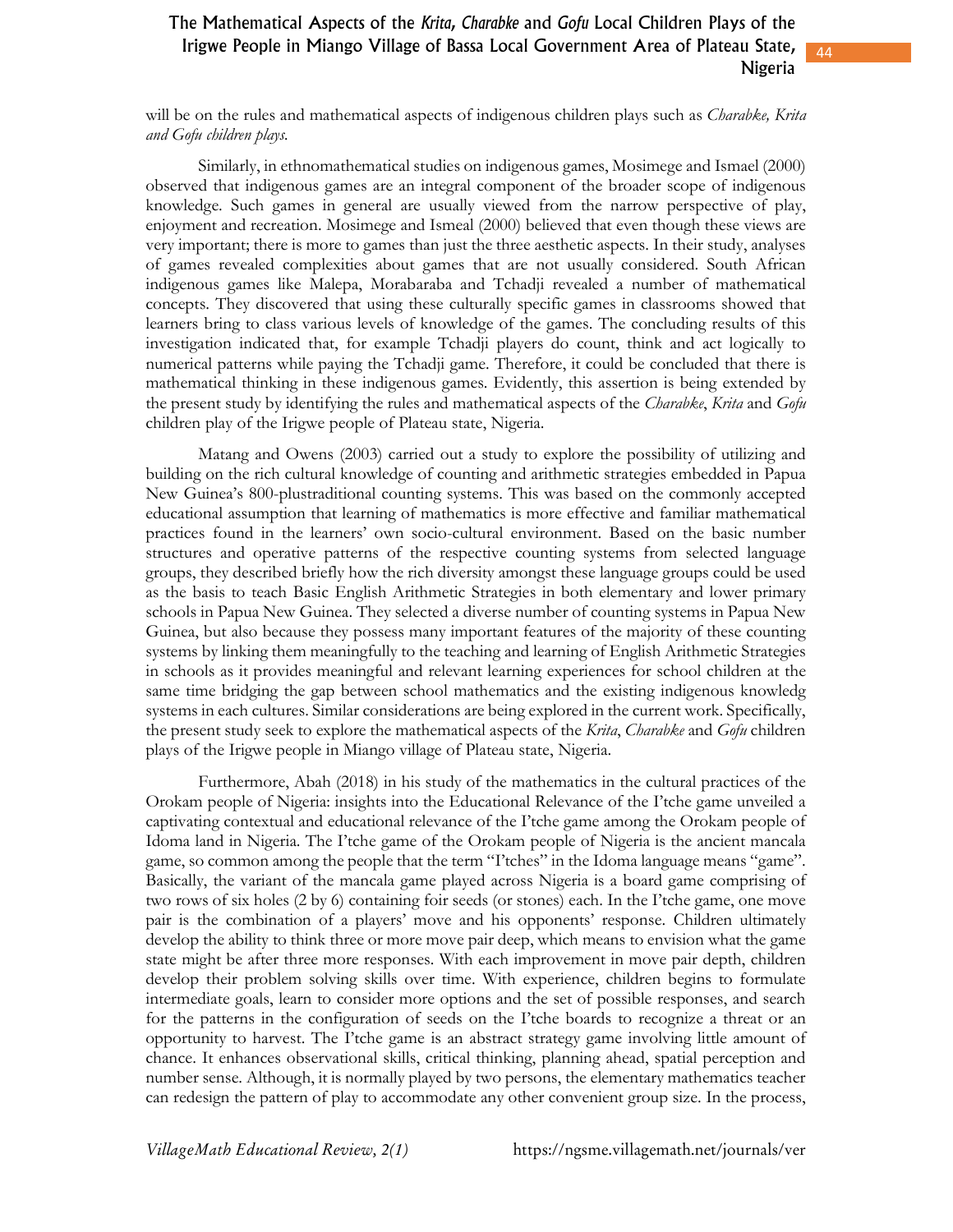members of the group will be able to collaborate, discuss tactics and strategy for short-term and long-term advantages. Similarly, the present study seeks to identify the mathematical aspects of the *Krita*, *Gofu* and *Charabke* local children plays of the Irigwe people of Nigeria. These local games is capable of accommodating a large number of students if critically engrafted into the mathematics classroom.

In addition, Fiorentino and Favilli (2002) embarked on a study to introduce an electronic version of an indigenous tool called Yupana, the Inka abacus. One of their major aims is to show that it is possible to make attractive and usable ancient mathematical artifacts, which still clearly prove their didactic utility. The electronic Yupana, in their view, represents an attempt to link tradition and modernity, indigenous and scientific knowledge, poor and rich cultures. It presented an educational environment, where pupils and students can find a friendly tool throughout which they can achieve the notion of natural number, compute basic mathematical operations, familiarize with positional notation and base change and develop personal computational skills and algorithms.

## **Research Questions**

The following research questions guided this study:

- 1. What are the rules and mathematical aspects of the *Gofu* children play?
- 2. What are the rules of *Charabke* children play and its mathematical aspects?
- 3. What are the steps involved in the making of *Krita*?
- 4. What is the Irigwe peoples' experience with the *Krita*, *Gofu* and *Charabke* children plays?

### **Methodology**

#### **Research Design**

This study adopted a phenomenological design method. Since it aims at developing a rich, complete, accurate and clear description and understanding of a particular human experience or experiential moment. Findings are allowed to emerge rather than being imposed by the researcher. Specifically, this research seeks to rally round interpretive phenomenology in the course of the research. In this study, the concern is to understand lived experiences of the people and how they make sense of these experiences with the *Charabke*, *Krita* and *Gofu* local children games. Interpretive phenomenology aims to capture and explore the meanings that participants assign to their experiences (Reid *et al.*, 2005)

### **Area of the Study**

The research was carried out in Miango village, Bassa Local Government Area of Plateau state, Nigeria. Miango village is located between latitude 9° 51' and 0" North, longitude 8° 41' and 0" East (Maplandia). Miango is a village under Bassa Local Government Area of Plateau State. It is made up of enclosed, extended family compounds that are clustered closely together to form a belt of almost continuous settlement running on the Jos-Plateau, Nigeria.

#### **Population of the Study**

The population of the study consists of the entire Irigwe people living in Miango village. Miango is made up of eight sub-divisions namely Ancha, Kweshe, Jebu, Tegbe, Te'egb'e, Huke', Nzjaruvo, Zogu. Miango village and the surrounding communities have a population of over 20,000 people, more than 50% of which are women and children.

#### **Sample and Sampling Technique**

The study used a sample of 15 Irigwe people, both young and old who willingly volunteered to participate in the study. These participants were considered based on their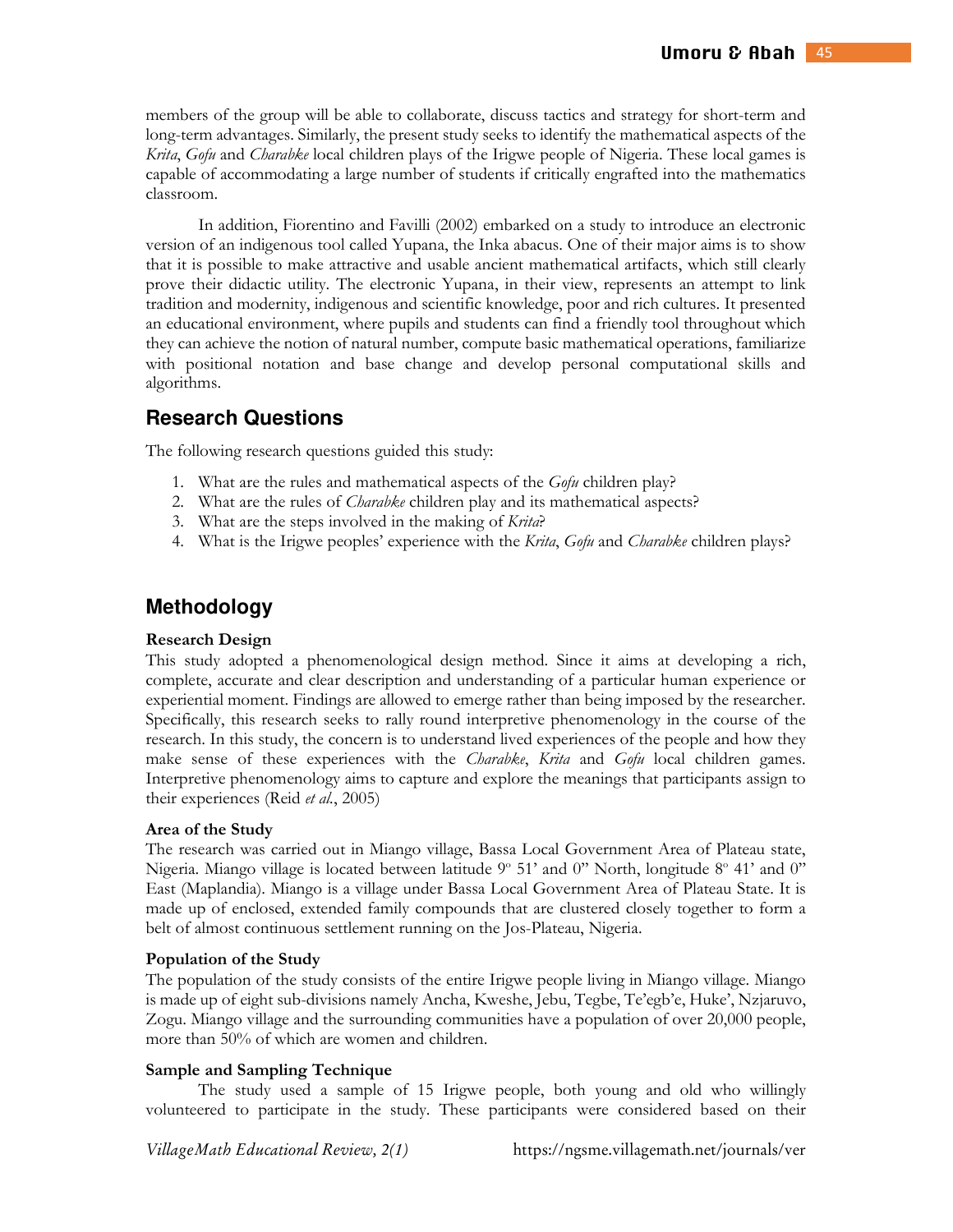46

knowledge and experience in the subject matter under investigation. To do this adequately, the researcher shared the volunteers into three groups. The first group is for the *Gofu* local children play which consist of six children and one elderly person. The second group is for the *Charabke* local children play and was made up of four children and one elderly person, while the third group is for the *Krita* making which consisted of two children and an elderly person.

### **Instrument for Data Collection**

Two instruments were used for data collection. A semi-structured and in-depth interviews rubric, and video recorder were the two instruments for data collection. The semi-structured interview includes a number of planned questions, but the researcher exercised more freedom in modifying the wording and order of the questions in the course of the interview. In-depth interviews made the session to be less formal and least structured in the set of questions, this made the participants to be freer and relieved in the whole process of the interview. The interview enabled the researcher collect complex information with a higher proportion of opinion based information. The questions were more focused on the lived experiences of the Irigwe people with the *Krita*, *Charabke* and *Gofu* local children plays. A video coverage of the interview sessions was captured all through the process as well as pictures. The video coverage also highlights the indigenous plays in action, capturing the entire process of the games as currently played by the children.

### **Method of Data Collection**

The video recorder was used for the coverage of the interview and game sessions. Furthermore, notes were taken, observations made and noted. A close watch on the participant's gestures was also taken into consideration at each moment of the process. Participants' experiences and feedback added insight to the research questions posed in this study. By observing, listening and analyzing the experiences of these participants, valuable information was obtained about the study. Most interview questions were asked exactly as they were written. However, the researcher often followed up the semi-structured questions with open ended questions such as "why?", and "can you please tell me more?" This was the researcher's way to get at deeper meaning and richer understanding of the participants' experiences. Prior to the main interviews, each participant received a copy of the interview rubric, so the researcher felt comfortable hitting the major points outlined therein and asking each participant "Do you have any questions before we begin?"

#### **Method of Data Analysis**

The research adopted a Narrative analysis method for analyzing the data. This analytic frame was used to interpret the shared experiences of the people of Irigwe land and their everyday lives in relation to the *Krita*, *Charabke* and *Gofu* local children plays.

### **Results**

The presentation of results is carried out according to the research questions. To protect the identity of the participants, they are coded P1, P2, P3, and so on. Those shown in pictures and videos gave their verbal consent for their images to be displayed in this study.

### **Research Question One**

What are the rules and mathematical aspects of the *Gofu* local children play?

Three themes emerged from the research data of this study. These include easy learning of mathematical concepts, improved recall of learned experiences, and spurring critical thinking in the children. It is very interesting seeing and observing the Irigwe children play the *Gofu* game. How they coordinate themselves during the play, working together as a team is remarkable to behold. Having asked to tell us rules of the *Gofu* local children play, P1 said: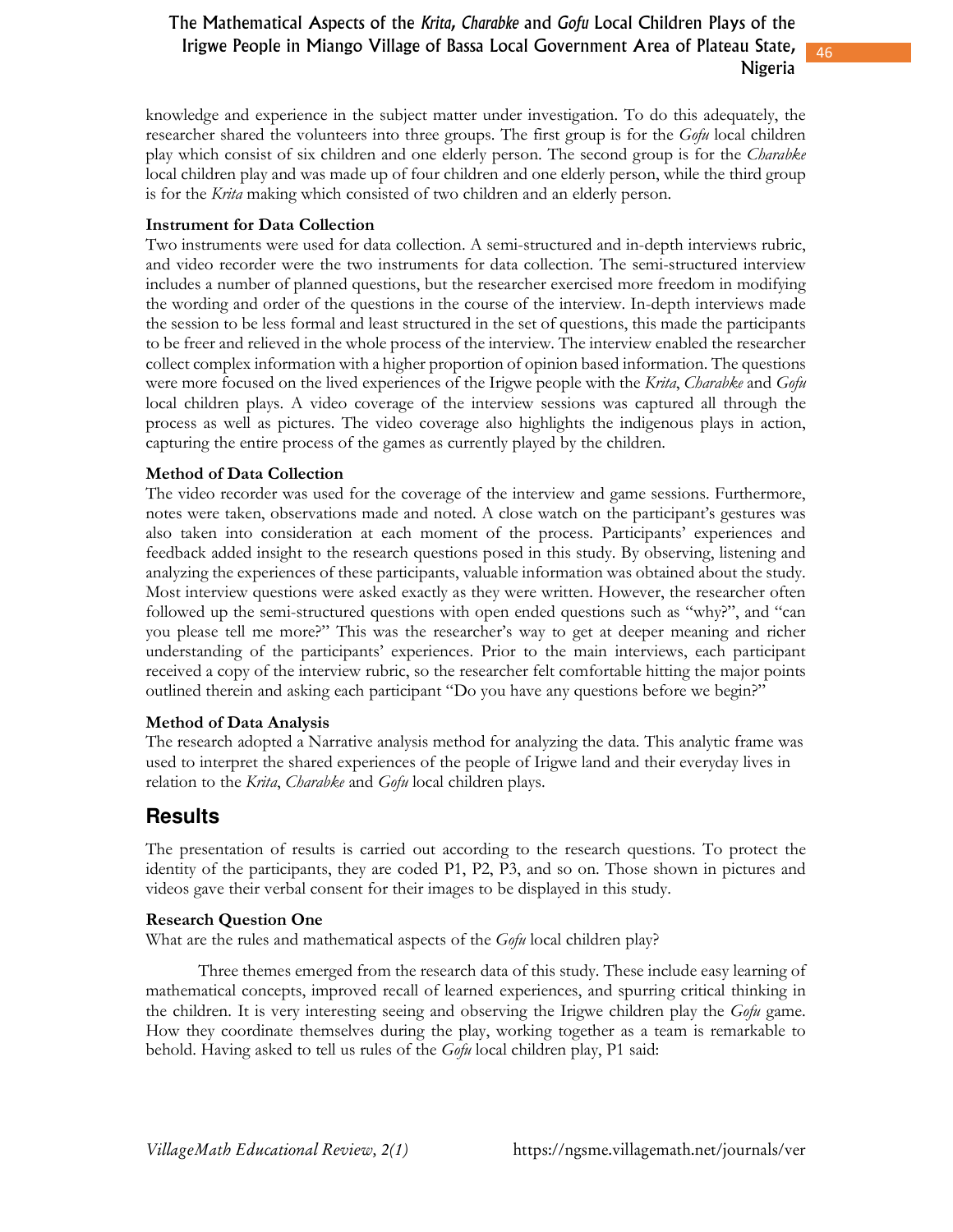"Although, no formal written rules were handed over to us by those who played *Gofu* before us, we learnt the rules while playing the game along with some of them."

He went further to outline five rules as thus:

- a. A point is scored when the *Gofu* ball drop dead in the opponents' court or side.
- b. On no account should any player step beyond the center line to the opponents' half. If this happens, the player loses his play stick or *Gofu* stick.
- c. There is no referee or umpire in the *Gofu* local children play, players coordinate them game based on predefined rules.
- d. Should the *Gofu* ball drop dead on the center line, the ball is erectly placed on the line and a count to three is done for the fastest player to hit the *Gofu* ball between representatives of each team.
- e. The game ends when both teams are tired or deem it fit.

Certain features of the *Gofu* children play have the ability and capacity to enhance easy learning of concepts, improved recall of learned experiences, spur critical thinking in these children. Physical features within the field of play and objects such as the round-shaped *Gofu* ball, curved *Gofu* stick, the straight line which divides the rectangular field into two equal halves, and even the rectangular field; all are evident indications of mathematically related concepts hidden in these indigenous children plays, which when carefully harnessed into the mathematics curriculum of instruction could enhance better performance. In dealing with mathematical shapes of objects, basic geometry and mensuration consist of similar shapes as the *Gofu* ball, the rectangular field, and more. These shapes are schemas in the cognitive domain of these children which when triggered by certain activity or instructions could enhance better performance in mathematics classes. It is interesting and unique.

#### **Research Question Two**

What are the rules and the mathematical aspects of the *Charabke* local children play?

The *Charabke* children play is an interesting game both to watch and play. Children derive is much excitement playing this particular game. In an interview with P3, the following rules emerged;

a. The keystone thrown-up during the game must not be allowed to fall to the ground.

During the game, the player picks one of the stones out of the five stones on the floor to become the keystone. Players don't just pick any stone and make it the keystone, the trick is to select the most suitable stone that is easy to grab when thrown up. The keystone, as shown in Figure 1 should not be allowed to fall to the ground during the play. If a player fails to grab the keystone along with the picked stone in his hands, such a player failed the stage and would have to wait for another turn to repeat the same stage.

b. The number of stone to be picked is determined by the stage of play.

Basically, there are four stages in the *Charabke* local children play. *(see Figure 3)* 

Stage 1: a player is expected to pick one stone from the ground per throw i.e whenever the player throw the keystone, the player is expected to pick only one stone from the ground, until all the stones are picked;

Stage 2: a player is allowed to pick only two stones per throw;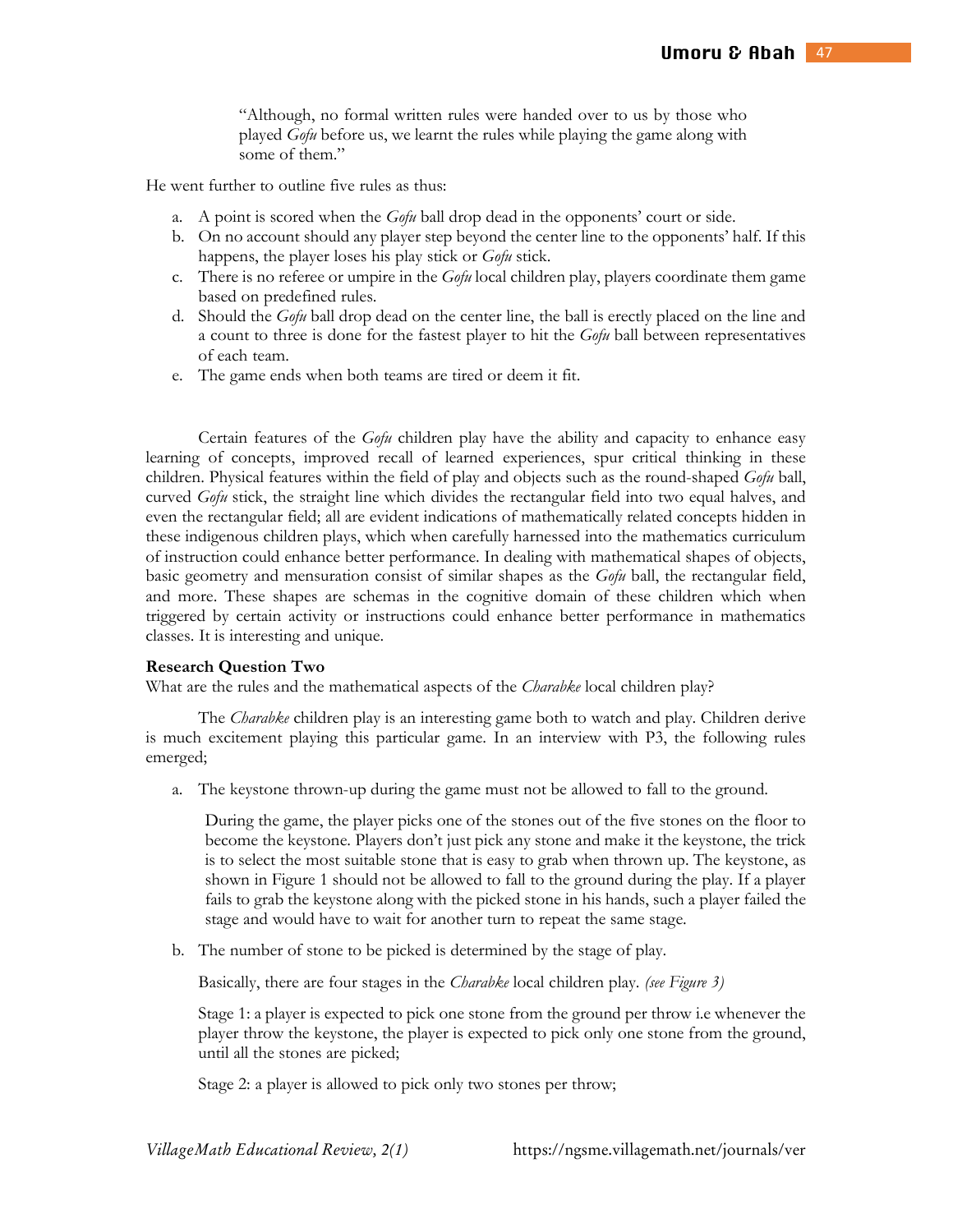Stage 3: a player is to pick three stones per throw, and pick the remainder with another throw;

48

Stage 4: this is the final stage, a player is expected to pack all four stones with a single throw of the keystone.

c. If a player completes all the stages without allowing the grabbed stone to fall to the ground, such a player becomes the winner.

At every stage of the play, the children or players try as much as possible to arrange the stones in such a way that it will be easy to pick. For instance, in stage two of the *Charabke* local children play as shown in Figure 6, the keystone would be the single stone without a partner, while the remaining stones are well arranged according to the stage.



Figure 7: Stage 2 of the Charabke Children Play

This arrangement is done by the player to avoid picking more than the appropriate number of stones for that particular stage. This act of critical thinking is also found within the corridors of mathematics.

### **Research Question Three**

What are the steps involved in the making of *Krita*?

Before the emergence of civilization in the Irigwe kingdom, the *Krita* was and still is one of the Irigwe peoples' prominent cultural artifact. The economic essence of the *Krita* is highly remarkable. According to P2, when asked of the uses of the *Krita*, he said;

> "The *Krita* is a very strong thread which we use for several purposes. It can be used for hunting, fishing, to tie bags of corn, tie broom, sewing of shoes and bags, and several other uses."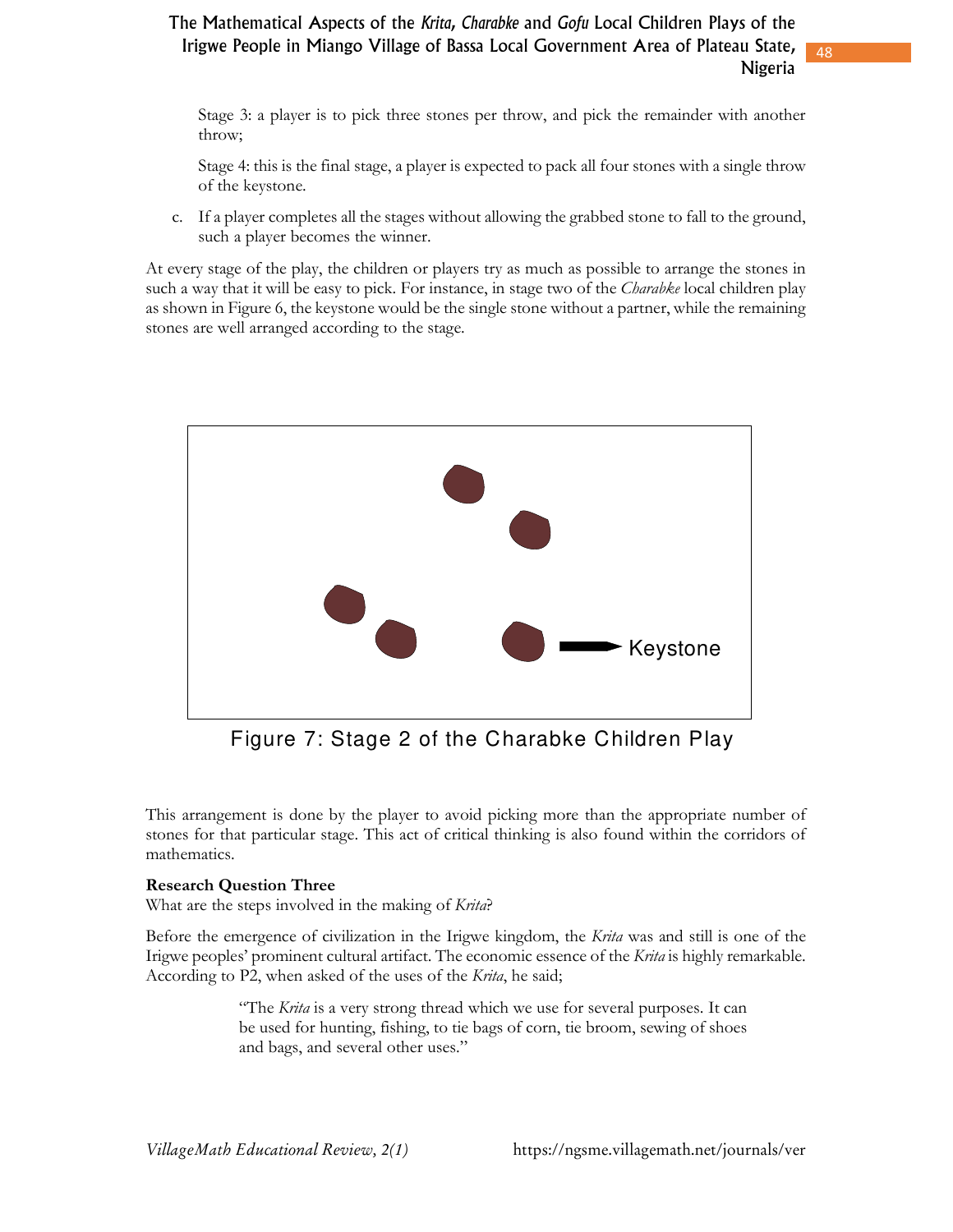When asked of the steps for making the *Krita*, P2 reached for the rope of Bohu (sack rope) used for making the *Krita*, and began to state the steps while demonstrating it on his leg. Below are the steps;

Step 1: get two bohu (sack) ropes;

Step 2: ensure the ropes are of equal length;

Step3: tie one end of the two bohu together and place it on your leg;

Step 4: ensure the ropes are widely open and separated in an angle-like manner to avoid entanglement;

Step 5: hold firmly the tied end on the leg with one hand and apply pressure on the two ropes while twisting it on the leg with your palm or inside of your hand to form the *Krita*;

Step 6: repeat step 5 continuously until you finish making the *Krita*.

The Irigwe children are fond of making the *Krita* due to it widely uses amongst the people. The application of the *Krita* is found in almost all spheres of their daily activities. Children specifically use the *Krita* to sew the *Gofu* ball for the *Gofu* local children play. This cultural heritage has been passed from one generation to another.

#### **Research Question Four**

What is the Irigwe peoples' experience with the *Krita*, *gofu* and *Charabke* local children plays?

The shared experiences of the Irigwe people with the *Krita*, *Charabke* and *Gofu* local children plays are richly educative, enlighten and interesting. Their lived experiences built certain relationships amongst the Irigwe people. At some point in the interview, P2 has this to say;

> "I was 17years old when I first tried to make the *Krita*, and it was my grandfather that taught me then. I later perfected the *Krita* making with the help of my elder brothers".

According to P2, the *Krita* making requires a lot of concentration and attention. Any slight mistake could frustrate your efforts and could lead to damage of the *Krita*. Amidst the numerous uses of the *Krita*, using it as curtains in huts is quite interesting and unique. P2 went further to say this;

> "In using the *Krita* for hunting, it is attached to traps. If it is a rat trap, the *Krita* is used to make what we call Tarko i.e rat trap".

During the Zrechi festival, men and youths alike embark on a three days hunting spree. They go with hunting tools and equipments made with indigenous local tools. On the third day, they all return from the hunt with bush meats. This festival is usually observed during the early raining season to indicate the beginning of the planting season. On market days, the *Krita* is sold at the market place to both Irigwe natives and those from neighboring villages. The *Krita* is of enormous economic importance to the Irigwe people.

Similarly, the *Charabke* local children play can be traced as far back as 1966 when P3 first played the game with friends. P3 has this to say;

> "The first time I played the *Charabke* was in 1966. The name *Charabke* was given to the game because of the quick catch or grab done during the play".

When the keystone is thrown-up, all efforts must be made to ensure the stone does not fall to the ground after picking the required stones from the ground.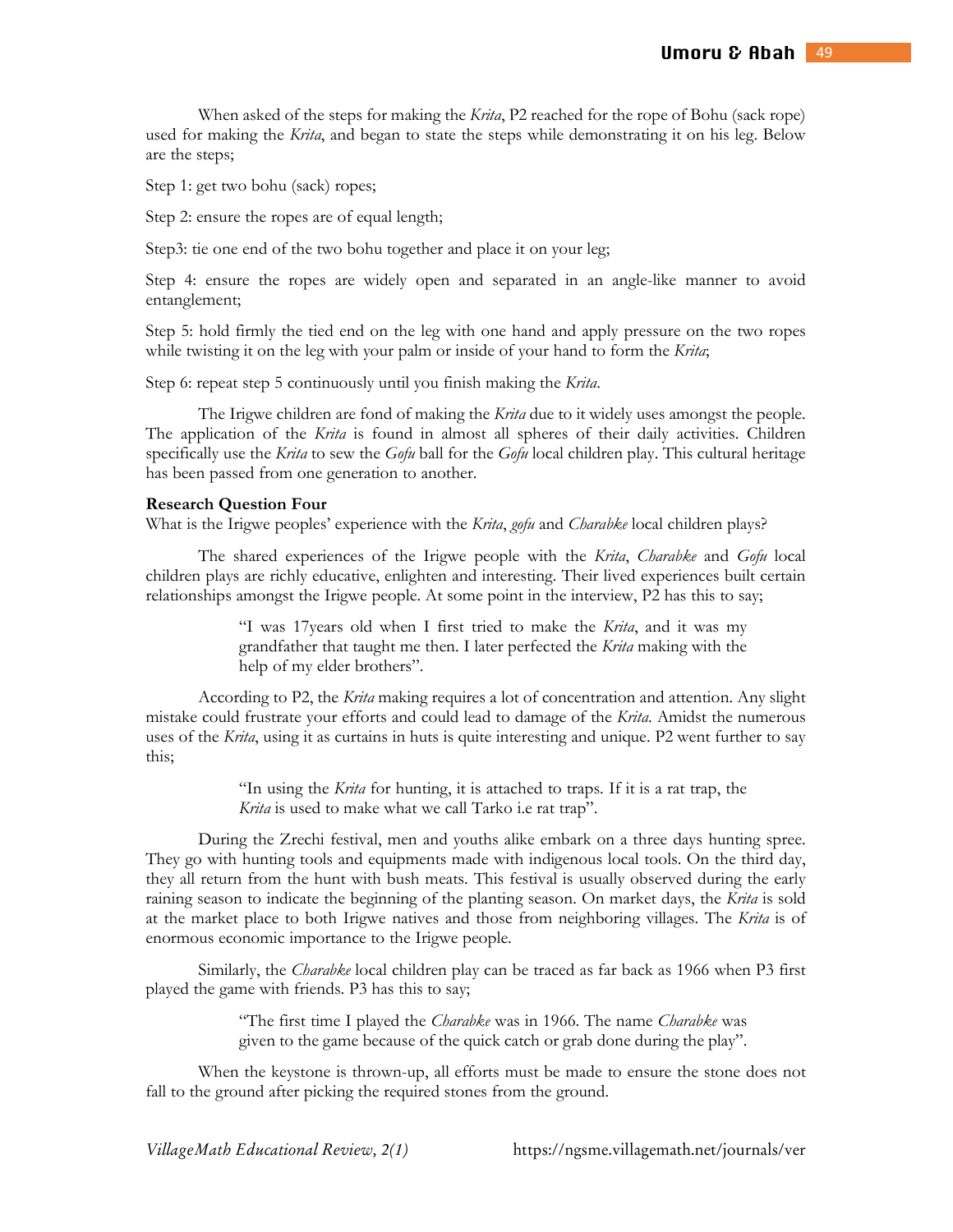50

P3 went ahead to say that there were rather unsuitable moments she could recall during the game. P3 said:

> "There was a certain moment I could remember that one of our friend got angry because the game was not favoring her. At that time we were kids, we get angry easily, but we however did not fight".

The *Charabke* local children play is a very important game played amongst the Irigwe children till date. It has very positive implications I the lives of the Irigwe people. It has the ability to unite children of diverse backgrounds, fostering social unity, love and togetherness.

Furthermore, the *Gofu* local children play present similar pattern of play as the internationally recognized golf sport. P1 has this to say:

> "Irigwe people saw how captivating and interesting the golf sport was and decided to create theirs locally, using indigenous local resources".

P1 went on to state that the *Gofu* play has no specific season or stipulated time of play. Whenever one group of children start playing the game, the next group will also develop interest and start playing as well. When the Irigwe people saw how the *Gofu* children play remarkably unites their children, they encouraged the play to thrive in their society.

Notably, during this study in Miango village, children began to play the *Gofu* game, even though it was not been played before the study. This is in agreement with P1's claim earlier.

## **Discussion of Major Findings**

The outcomes of this study have indicated how rich the culture of the Irigwe people is, and the presence of mathematical related concepts in some of their local indigenous children plays, specifically the *Gofu*, *Krita* and *Charabke* children plays. These mathematical concepts can be carefully blended into the mathematics curriculum of instruction at the Basic Education level. These indigenous historic and cultural games present a more interesting approach to the teaching and learning of mathematics for children. Howbeit, Abah (2016) hinted that there is the indication that very little element of history are being embedded in classroom instruction considering how General History as a subject has fared in the development of curriculum in Nigeria. Present day teaching methodology in mathematics hinges on mathematical proficiency. Consequently, the task of the mathematics instructor is to improvise series of experiences that will closely build the strands of mathematical proficiency in the learners. This may involve the careful combination of instructional activities with mathematical objects and cultural artifacts that are relevant to the comprehension of abstract concepts (Abah, 2018).

Interestingly, the *Gofu*, *Krita* and *Charabke* local children plays makes available enriching concepts capable of enhancing better understanding of mathematics, especially at the Basic Education level. The *Gofu* children play has been one of the most admired local children games in the lives of the Irigwe people. This study is in close alliance with the work of Abah (2018) in Traditional I'tche Board game of the Orokam people which asserts that it serves an enriching purpose as a cultural artifact if carefully engrafted into the pedagogy of mathematics. In the *Gofu* children play, players know exactly when to hit the *Gofu* ball, where and how far to hit it. These are well articulated, planned and calculated steps that the players make prior to the arrival of the *Gofu* ball during the play. All these attributes are critical skills useful in the understanding of mathematical concepts like arithmetic, numerical cognition, logic and reasoning at the Basic Education level.

 In the mathematics classroom, the teacher can innovatively feature strands of the *Krita*, *Gofu* and *Charabke* children plays into the mathematics lessons. For instance, the ropes of the *bohu*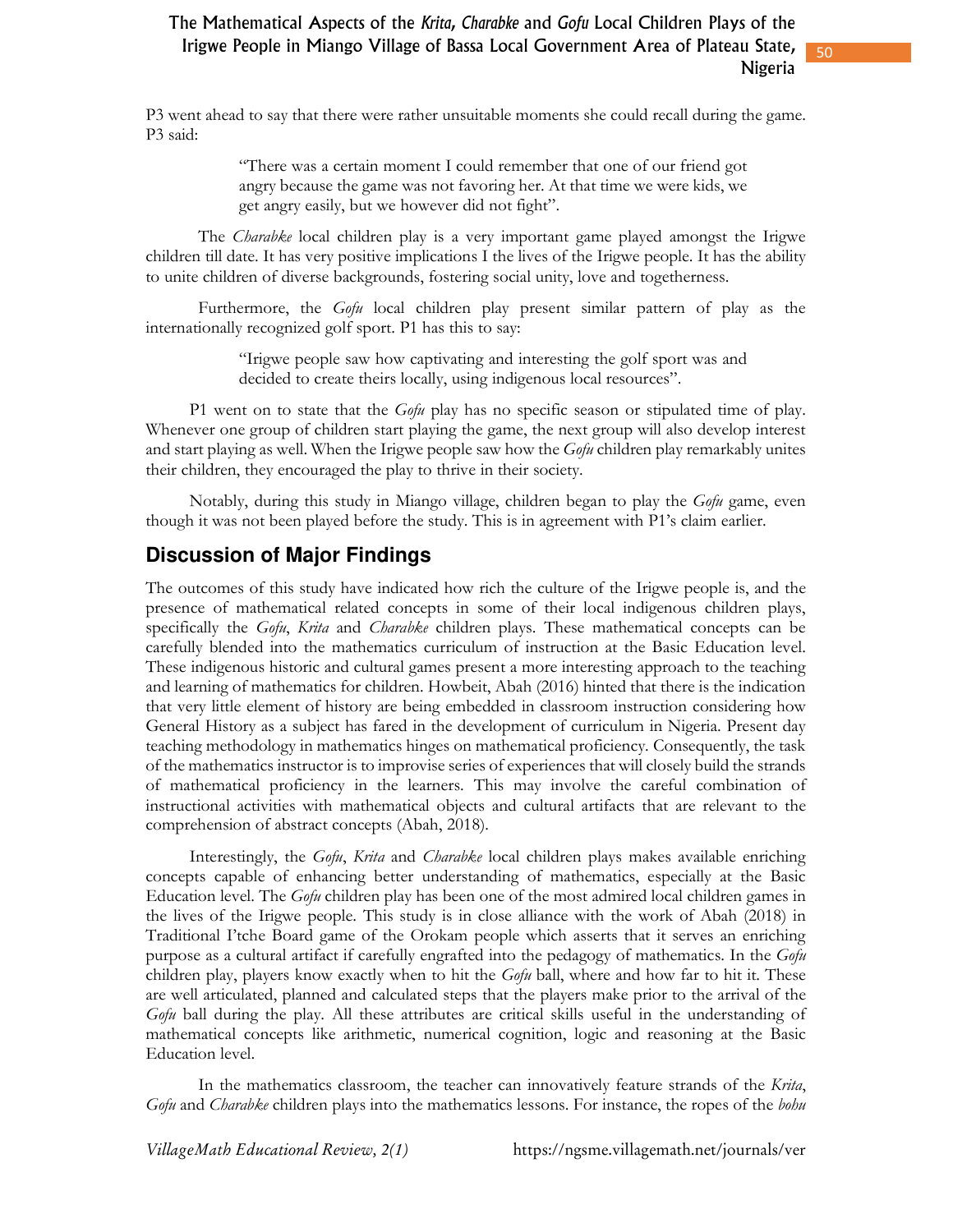with equal length can be referred to during lessons on Measurement. Also, the rectangular *Gofu* field may be used during mathematics lessons on geometrical shapes, while the straight line that divides the field into two equal halves could represent a diameter.

The socio-cultural and economic development of the Irigwe people can be traced to some significant contributions from the much admired *Gofu*, *Krita* and *Charabke* local children plays. Exploring the shared experiences of the Irigwe people with these indigenous children plays has brought to the limelight certain valuable cultural ethics that could engage children by enabling deeper understanding of certain mathematical concepts in and out of the classroom. Fouz and Amit (2018) asserts that the use of stories from within the students' culture and previous knowledge contributes greatly to the students' learning process, help them better understand the study materials, raise their motivation and ultimately, improve their performance in mathematics. Evidently, this assertion is similar with this current study. Beyond the mathematics classroom, the significance of the *Gofu*, *Krita* and *Charabke* local children plays can be seen across all spheres of the Irigwe peoples' society. These indigenous children plays if properly harnessed into the mathematics curriculum of instruction at the Basic Education level will not only enhance better performance in Mathematics but foster social unity amongst the studnets. This significant aspect of the *Gofu*, *Krita* and *Charabke* children plays can be extended into the larger society.

### **Conclusion**

This study has explored the rule and mathematical aspects of the *Gofu*, *Krita* and *Charabke* local children plays of the Irigwe people of Plateau state, Nigeria. The study also unraveled the Irigwe peoples' experiences with the *Gofu*, *Krita* and *Charabke* local children plays. It can be concluded in this study that there are mathematical aspects in the *Krita*, *Gofu* and *Charabke* children plays of the Irigwe people. The rules for these local games were also identified. The use of ethnomathematical methods in teaching could enhance better understanding of mathematics concepts.

### **Recommendations**

Based on the outcomes of this study, it is recommended that:

- i. A concerted effort by relevant stakeholders with the Basic Education sector to device means of harnessing rich indigenous children games such as the *Gofu*, *Krita* and *Charabke* local children plays into the mathematics curriculum of instruction at the Basic Education level;
- ii. Mathematics curriculum planners should plan their scheme of work systematically by involving largely ethnomathematics. The specific usage of indigenous children plays in this study hold broad implication for classroom practices in Mathematics education.
- iii. The government is encouraged by this study to see the need to train mathematics teachers on the use and relevance of ethnomathematics Basic Education. The activities of this study can humanities basic mathematics by presenting the relationship between mathematics and indigenous cultural plays within the society.

#### **References**

- Abah, J. A. (2017). Viewing Basic Math through the lens of history: Undergraduates' reflective learning in a historyaugmented mathematics classroom. *Waikato Journal of Education, 22(4), 33-48*
- Abah, J. A. (2016). Recency bias in the era of big data: The need to strengthen the status of history of Mathematics in Nigerian schools. *Advances in Multidisciplinary Research Journal*, 2(4), 241-248.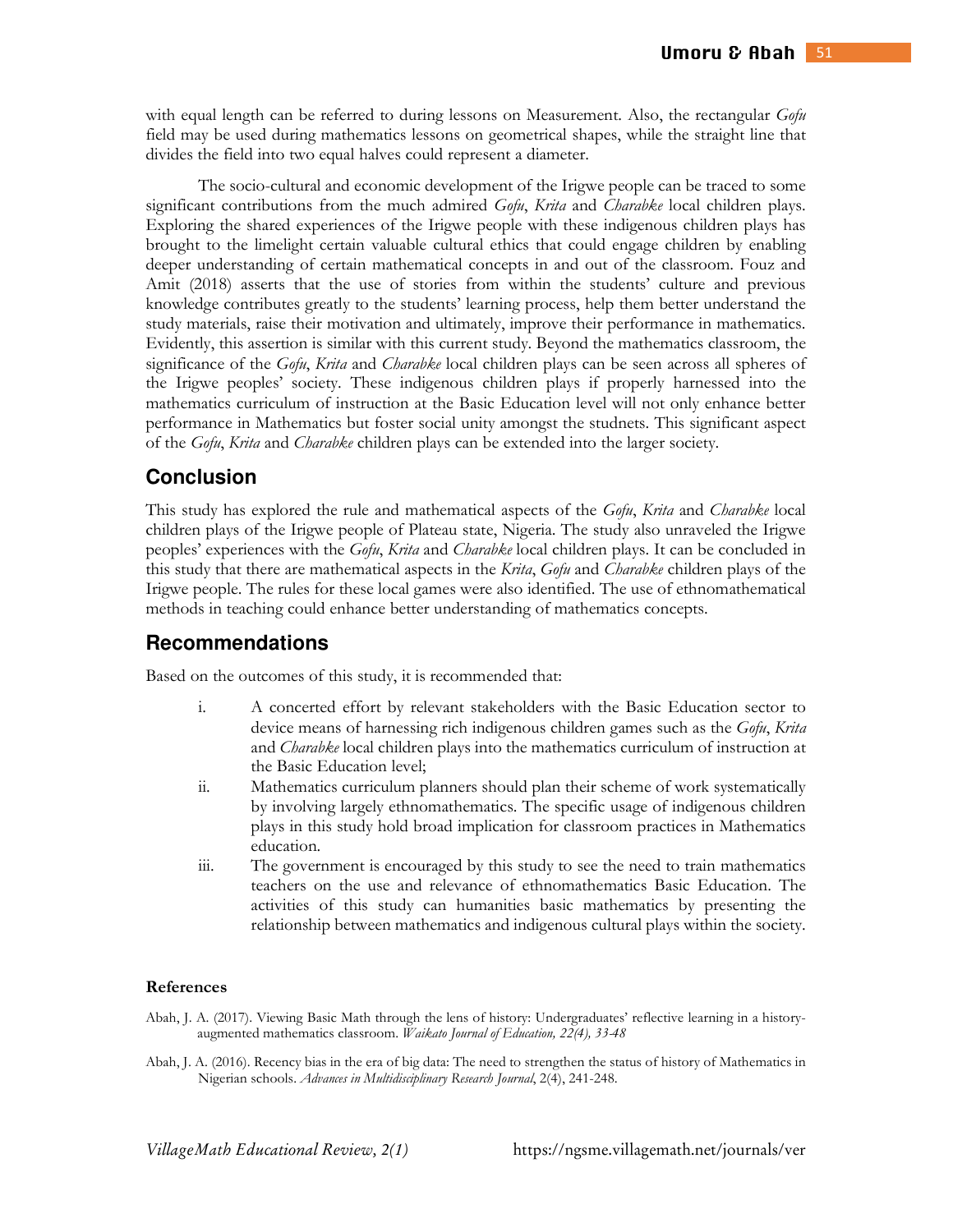52

- Abah, J. A. (2018). *The Traditional I'tche (Mancala) Board Game of the Orokam People*. Blog Article retrieved from https://villagemath.net/2019/06/03/the-traditional-itche-mancala-board-game-of-the-orokam-people/
- Abiam, P.O. (2006). *Basic Ethnomathematics Concepts of unschooled boki and Ejagham speaking a duise of Cross River State of Nigeria: applicability to the Teaching of primary School Mathematics*. Unpublished M.Ed project University of Calabar.
- Adam, S., Alangui, W., & Barton, B. (2003). A comment on: Rowlands and Carson "Where would formal, academic mathematics stand in a curriculum informed by Ethnomathematics? A critical review". *Educational Studies in Mathematics*, 52, 327–335.
- Adei, E.B. (2013). *Effect of Concept Mapping Strategy on Post Basic Students' Achievement and Interest in Geometry in Obudu Educational Area of Cross River State*. (Unpublished M.Ed Thesis). Faculty of Education, Benue State University Makurdi.
- Amit, M., & Qouder, F. A. (2017a). *Weaving Culture and Mathematics in the Classroom: The Case study of Bedouin Ethnomathematics and its Diverse Approaches for Mathematics Education (pp. 23-50).* ICME -13 Monographs, Berlin: Springer. https://doi.org/10.1007/978-3-319-59220-62
- Anyor, J.W & Iji, C.O. (2014). *Effect of Integrated Curriculum Delivery Strategy on Secondary Schools Students' Achievement and Retention of Algebra in Benue State.* Abacus, the Journal of the Mathematical Association of Nigeria 39(1).
- Azuka, I.B. (2002). Mathematics in Technology Development focus on the next millennium-implication for secondary education; *Abacus, the Journal of the Mathematical Association of Nigeria, 25(1), 75-77.*
- Barton, B. (1996). *Making sense of ethnomathematics: Ethnomathematics is making sense*. Educational Studies in Mathematics, 31, 201–233.
- Borba, M. (1990). *Ethnomathematics and Education in Africa.* Stockholm: Institute of international, Education, University of Stockholm.

Colliver, Y. (2017). Fostering young children's interest in numeracy through demonstration of its value: the footsteps study', *Mathematics Education Research Journal,* doi: 10-11 77/0002764209331540.

- D'Ambrosio, U. (1977). Science and technology in Latin America during discovery. *Impact of Science on Society, 27, 3 (1977) p. 267-274*
- Daniel, D. A., & J. K. Bari (1983). *An outline of Irigwe Phonology and Grammar.* Unpublished ms. http://www.rogerblench.info/Language/Niger-Congo/BC/Plateau/Rigwe/Grammar/Rigwe%20Phonology.pdf
- Dauda, B. Jambo, H.E. & Umar, M.A. (2016). Students' perception of factors influencing teaching and learning of mathematics in senior secondary schools in Maiduguri metropolis, Borno State, Nigeria. *Journal of education and practice, Vol.7 (20)*.
- Dubinsky, E. , & McDonald, M.A. (2001). APOS: A Constructivist Theory of learning in Undergraduate Mathematics Education Research. In D. Holton (Ed.)*, The teaching and learning of mathematics at the University level: An ICMI Study (pp. 275-282).* New York, NY: Kluwer. Retrieved from https://linkspringer.com/content/pdf/10.1007%2F0-306-47231-7-pdf
- Ekwueme, C. O., & Meremikwu, A. (2010). Evaluation of the Millennium Development Goals Project (NDG) for primary school teachers in Nigeria: Teacher's perspective. *International Journal of Research in Education,* 2(6), 84- 88.
- Enu, J, Agyman, O.K, & Nkum D. (2015). Factors influencing students' mathematics performance in some selected Colleges of Education in Ghana. *International Journal of Education Learning and Development,* 3(3), 68-74*.*
- Fiorentino, G. & Favilli, F. (2002). *The Electronic Yapana: A didactic resource from an ancient Mathematical tool. Department of Mathematics, University of Pisa-Italy*
- Fouze, A. Q., & Amit, M. (2018). Development of Mathematical Thinking through Integration of Ethnomathematics Folklore game in Math Instruction*. Eurosia Journal of Mathematics, Science and Technology Education, 14(2), 617- 630.*

Freudenthal, H. (1973). *Mathematics as an Educational Task, Dordrecht: Reidal*